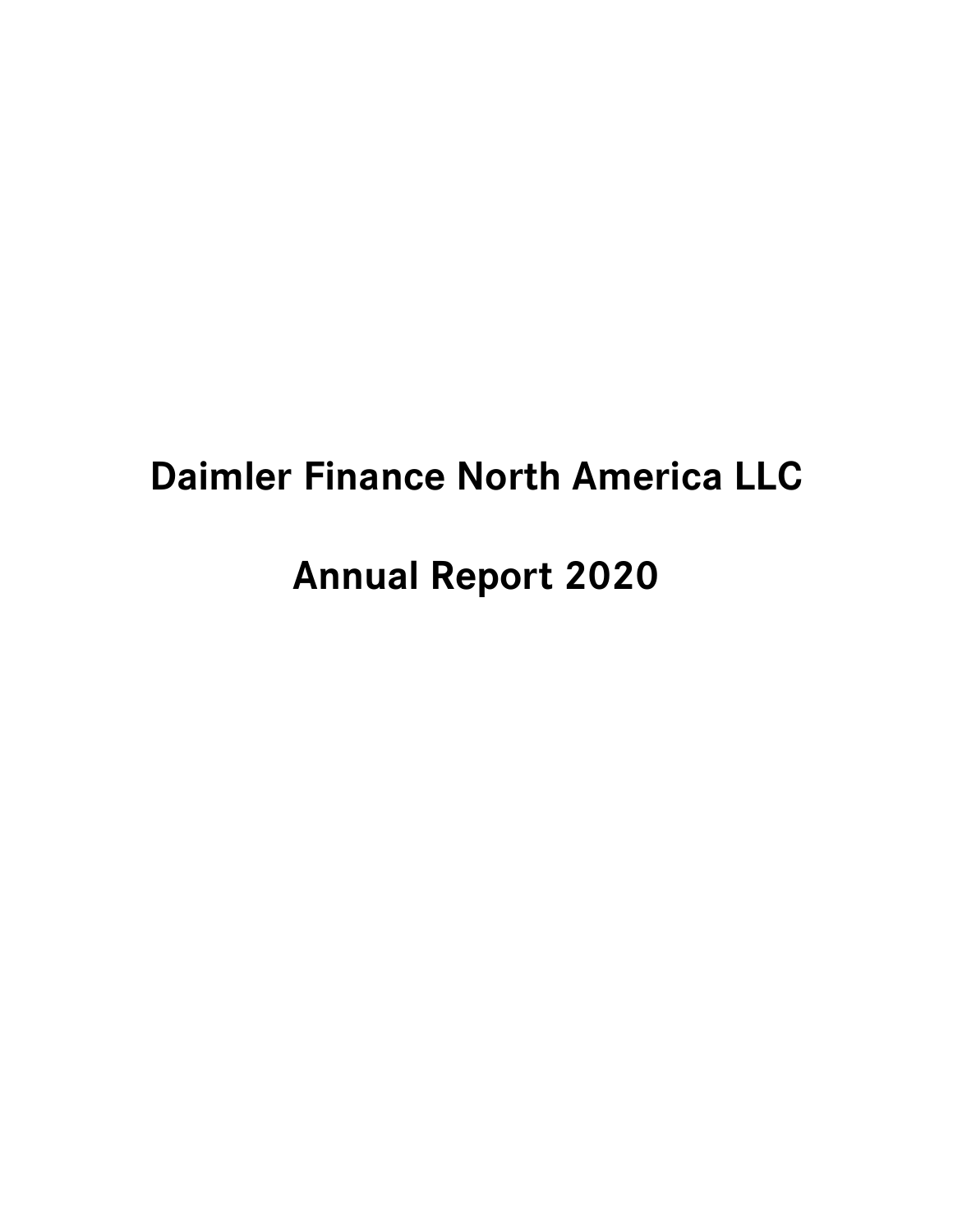## Table of Contents

| 1.  |  |
|-----|--|
| 2.  |  |
| 3.  |  |
| 4.  |  |
| 5.  |  |
| 6.  |  |
| 7.  |  |
| 8.  |  |
| 9.  |  |
| 10. |  |
| 11. |  |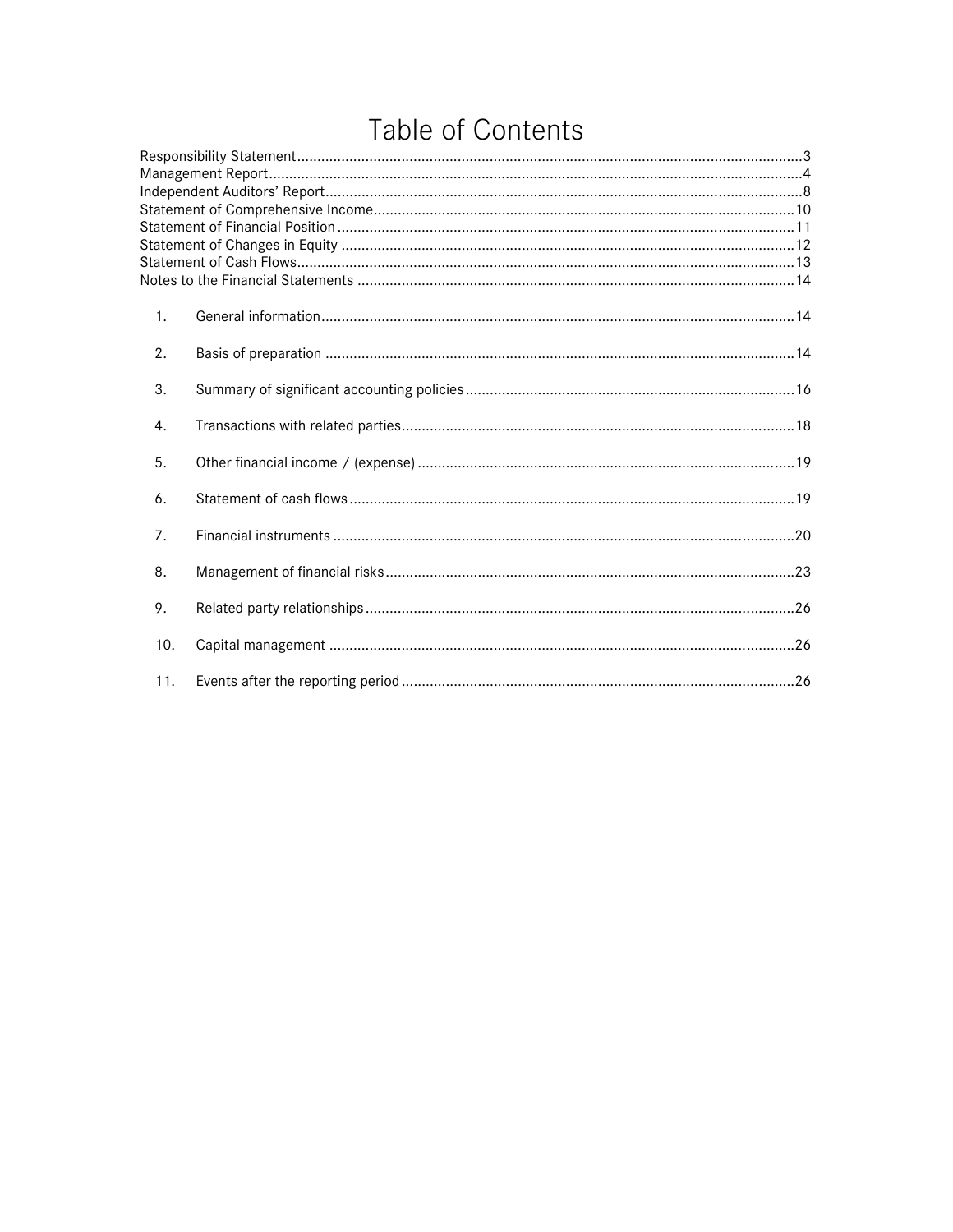## Responsibility Statement

To the best of our knowledge, and in accordance with the applicable reporting principles, the financial statements of Daimler Finance North America LLC (the Company) provide a true and fair view of the assets, liabilities, financial position and profit or loss of the Company, and the Company's Management Report provides a fair review of the development and performance of the business and the position of the Company, together with a description of the principal opportunities and risks associated with the expected development of the Company.

Farmington Hills, MI (USA), April 26, 2021

Wkamasaml

Ramasami Muthaiyah *Chief Executive Officer*

Rendby L Velve

Christoph Rieker *Chief Financial Officer*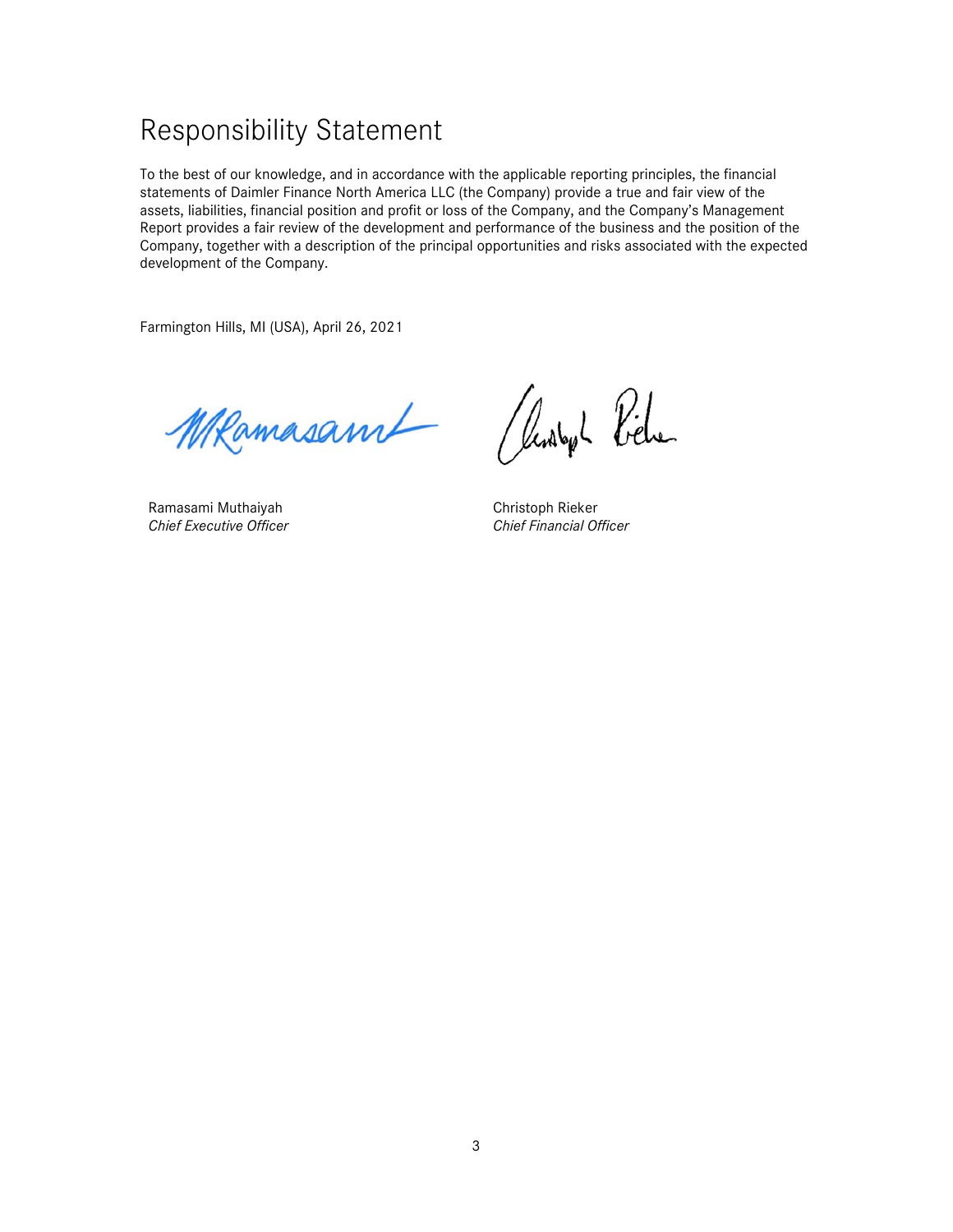(all amounts in thousands of U.S. dollars)

## Management Report

#### **General**

Daimler Finance North America LLC ("DFNA" or the "Company") is a wholly-owned subsidiary of Daimler North America Corporation ("DNA"), which is a wholly-owned subsidiary of Daimler International Nederland B.V. ("DIN"), which is in turn a wholly-owned subsidiary of Daimler AG ("DAG").

DFNA accesses U.S. and foreign capital markets to raise funds, which it lends to DNA through a consolidated funding and cash management system. As such, it has relationships with other subsidiaries of DAG. DAG issued full and unconditional guarantees for DFNA's obligations incurred under its outstanding notes and bonds program and commercial paper program. DFNA and DNA entered into an intercompany loan agreement which is intended to mirror DFNA's external borrowings such that interest expense with third parties is offset by corresponding interest income from DNA.

The nature of the Daimler operations in the US includes the distribution of passenger cars purchased from DAG under the brand name Mercedes-Benz and the sale of trucks and other commercial vehicles under the brand names Freightliner, Western Star and Thomas Built Buses. Daimler also has financial services operations that principally provide automotive financing to its dealers and their customers, including retail and lease financing for cars and trucks, dealer inventory and other financing needs.

This document contains forward-looking statements that reflect our current views about future events. The words "anticipate," "assume," "believe," "estimate," "expect," "intend," "may," "can," "could," "plan," "project," "should" and similar expressions are used to identify forward-looking statements. These statements are subject to many risks and uncertainties, including:

- an adverse development of global economic conditions, in particular a decline of demand and investment activity in the United States;
- a deterioration of our funding possibilities on the credit and financial markets, which could result in an increase in borrowing costs or limit our funding flexibility;
- changes in currency exchange rates and interest rates;
- changes in laws, regulations and government policies that may affect the Company or any of its sister companies; and
- the business outlook of the Company's sister companies in the United States, which may affect the funding requirements of these companies in the automotive and financial services businesses.

The following discussion should be read in conjunction with the DFNA's financial statements as of and for the years ended December 31, 2020 and 2019, which were prepared using International Financial Reporting Standards (IFRS) as issued by the International Accounting Standards Board (IASB). Note 3 to the financial statements provides an overview of the Company's significant accounting policies.

The percentages in the following discussion were computed using exact dollar amounts and numbers. Some of those percentages may, therefore, not reflect the ratio between the rounded amounts presented below.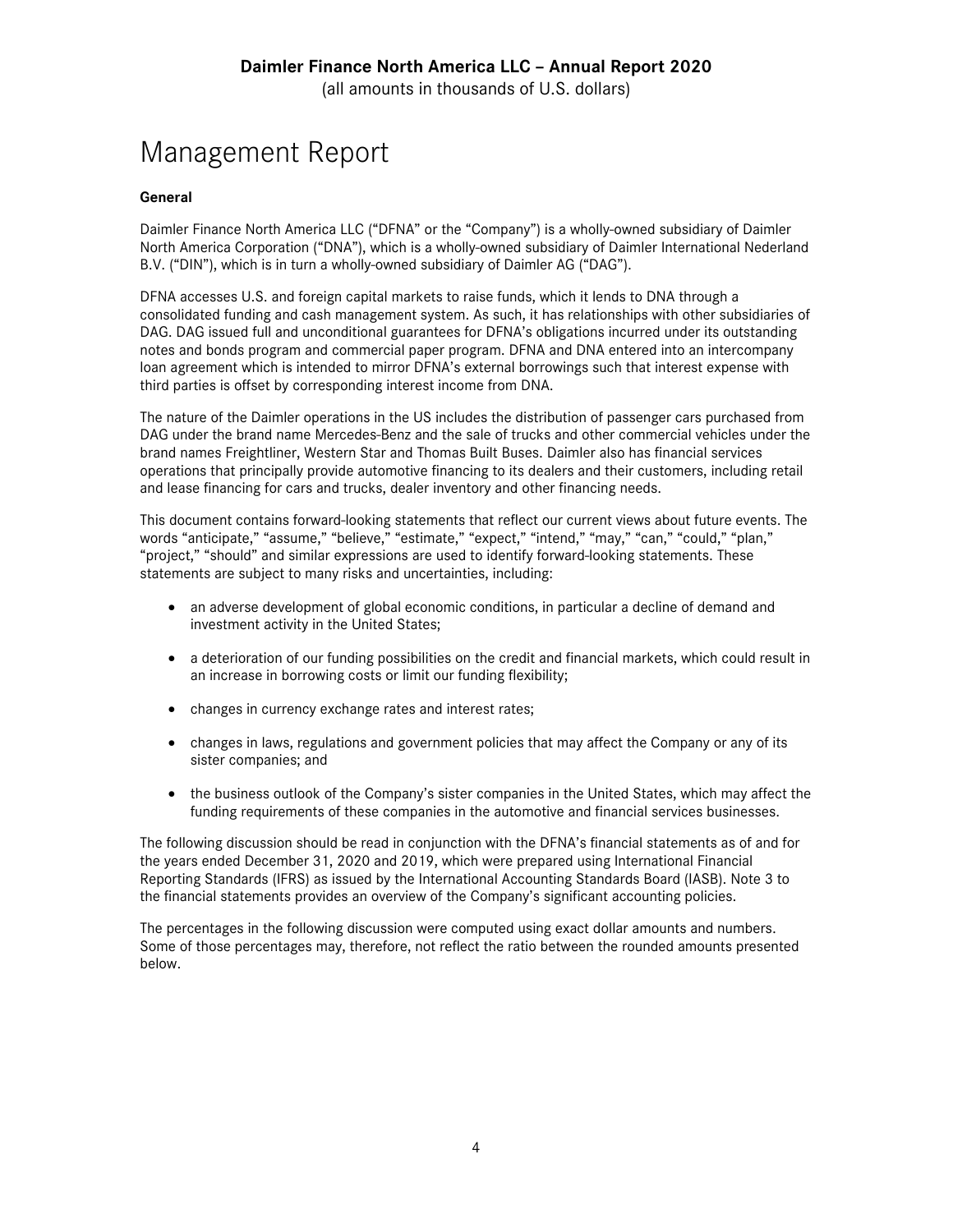(all amounts in thousands of U.S. dollars)

#### **Earnings**

#### *Interest Income*

Interest income decreased to \$896,911 in 2020 from \$1,059,933 in 2019, a decrease of \$163,022 or 15%. The decrease was caused by lower interest rates and a lower average balance of receivables from related parties.

#### *Interest Expense*

Interest expense decreased to \$896,911 in 2020 from \$1,059,933 in 2019, a decrease of \$163,022 or 15%. The decrease was caused by lower interest rates and lower average external borrowings.

#### *Guarantee Fees*

Guarantee fees charged by DAG (12.5 bp on outstanding external debt) were \$36,521 in 2020, compared to \$41,528 in 2019. This was caused by the Company's outstanding balances of external borrowings which were lower on average in 2020 compared to 2019.

#### *Administrative Expenses*

Administrative expenses were \$3,371 and \$3,898 for 2020 and 2019, respectively.

#### *Reimbursement of Expenses from DNA*

DFNA and DNA are parties to an agreement where DNA reimburses DFNA for any and all expenses incurred in connection with the administration of DFNA's notes and bonds program and commercial paper program. The reimbursement of net expenses from DNA amounted to \$39,900 in 2020 and \$45,419 in 2019.

#### *Net Income*

Net income was \$0 in both 2020 and 2019.

#### **Financial Position**

Total assets were \$27,258,866 at December 31, 2020 compared to \$33,695,295 at December 31, 2019, a decrease of \$6,436,429 or 19%. The decrease is due to repayments from related parties exceeding issuances of loans to related parties.

Total liabilities were \$27,258,866 at December 31, 2020 compared to \$33,695,295 at December 31, 2019, a decrease of \$6,436,429 or 19%. The decrease reflects the repayments of notes and bonds and commercial paper exceeding the issuances of notes and bonds and commercial paper in 2020.

#### **Liquidity and Capital Resources**

In the ordinary course of business, the Company issues notes and bonds and commercial paper in the US and foreign capital markets and lends the proceeds to DNA. In 2020, \$2,138,803 new notes and bonds and commercial paper were issued, while there were \$8,542,279 new issuances in 2019. The Company had neither cash nor cash equivalents as of December 31, 2020 and 2019.

#### **Risk Report**

Many factors could directly and indirectly, through the close affiliation with DAG's affiliated companies, affect the Company's business, financial condition, and cash flows. The results of operations would not be affected due to the existing reimbursement agreements with DNA. The principal risks are described below.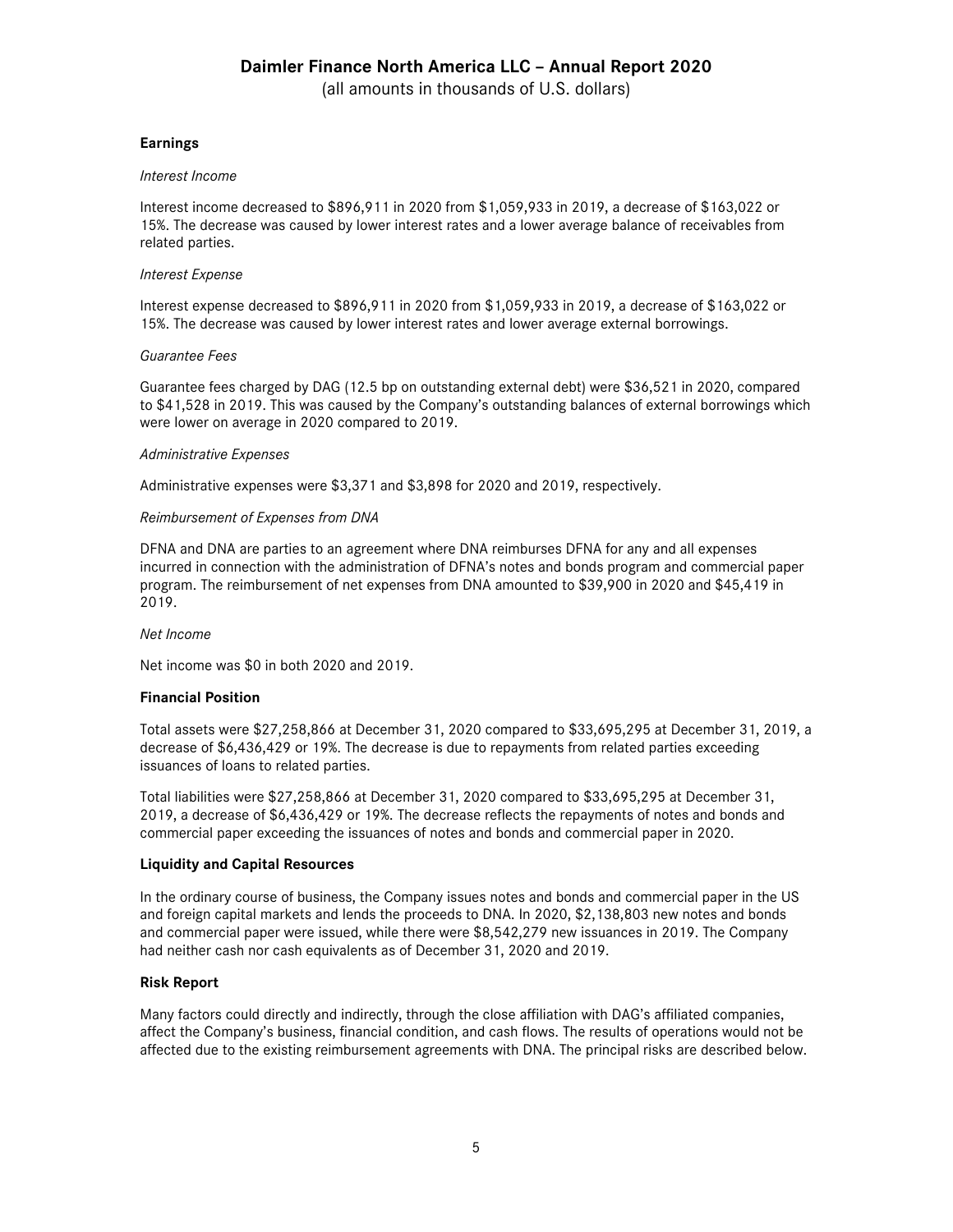(all amounts in thousands of U.S. dollars)

#### *Economic Risk*

The United States economy, as well as most global economies continue to suffer delays to their economic recoveries due to a second wave of COVID-19. This public health crisis has slowed down economic growth, which will likely remain uneven until wide-ranging immunity is achieved. While slower economic growth is expected in early 2021, the introduction of COVID-19 vaccinations has improved the outlook for growth in the medium term.

The fiscal program decided upon in late 2020 and potential further stimulus measures by the new administration in the United States could result in opportunities for economic developments. If this leads to significantly more dynamic consumption and investment, demand could benefit in all automotive segments. As Mercedes-Benz Cars & Vans, Daimler Trucks & Buses and Daimler Mobility generate substantial proportions of their revenues in the United States, these developments would have considerable consequences for the Group's success.

Furthermore, stronger economic growth in the United States would also have spillover effects on the rest of the world. However, increasing domestic political tension in the United States could unsettle consumers and investors and thus dampen economic growth.

#### *Industry Risks*

Overcapacity and intense price competition in the automotive industry could force the Daimler companies in the United States, which are financed by DFNA, to decrease production, reduce capacity or increase sales incentives, each of which would be costly and would indirectly affect the financial position of the Company significantly.

In addition, the financial services that Daimler offers in connection with the sale of vehicles involve several risks. These include the potential inability to recover the investments in leased vehicles or to collect the sales financing receivables if the resale prices of the vehicles securing these receivables fall short of their book value (residual value risk), which may lead to additional funding requirements through DFNA.

#### *Financial Risks*

Changes in interest rates may have substantial adverse effects on the Company's cash flows. Adverse effects may also arise from downgrades of the long-term debt ratings of the Company's ultimate parent company, DAG, and the ability of the Company to issue debt in the US and European markets. Lower demand for the Company's debt instruments could increase the borrowing costs or otherwise limit DFNA's ability to fund the Daimler operations in the US.

Note 8 to the Company's financial statements describes the risk management strategies employed by the Company to address such risks.

If any of these risks and uncertainties materialize, or if the assumptions underlying any of our forwardlooking statements prove incorrect, then our actual results may be materially different from those we express or imply by such statements. We do not intend or assume any obligation to update these forwardlooking statements. Any forward looking statement speaks only as of the date on which it is made.

#### **Corporate Governance**

#### *Corporate Bodies*

As of December 31, 2020, the Company had eight officers and a board of directors which comprised three members. With this segregation, the officers are responsible for managing the day to day operations of the Company while the board of directors advises and monitors the officers.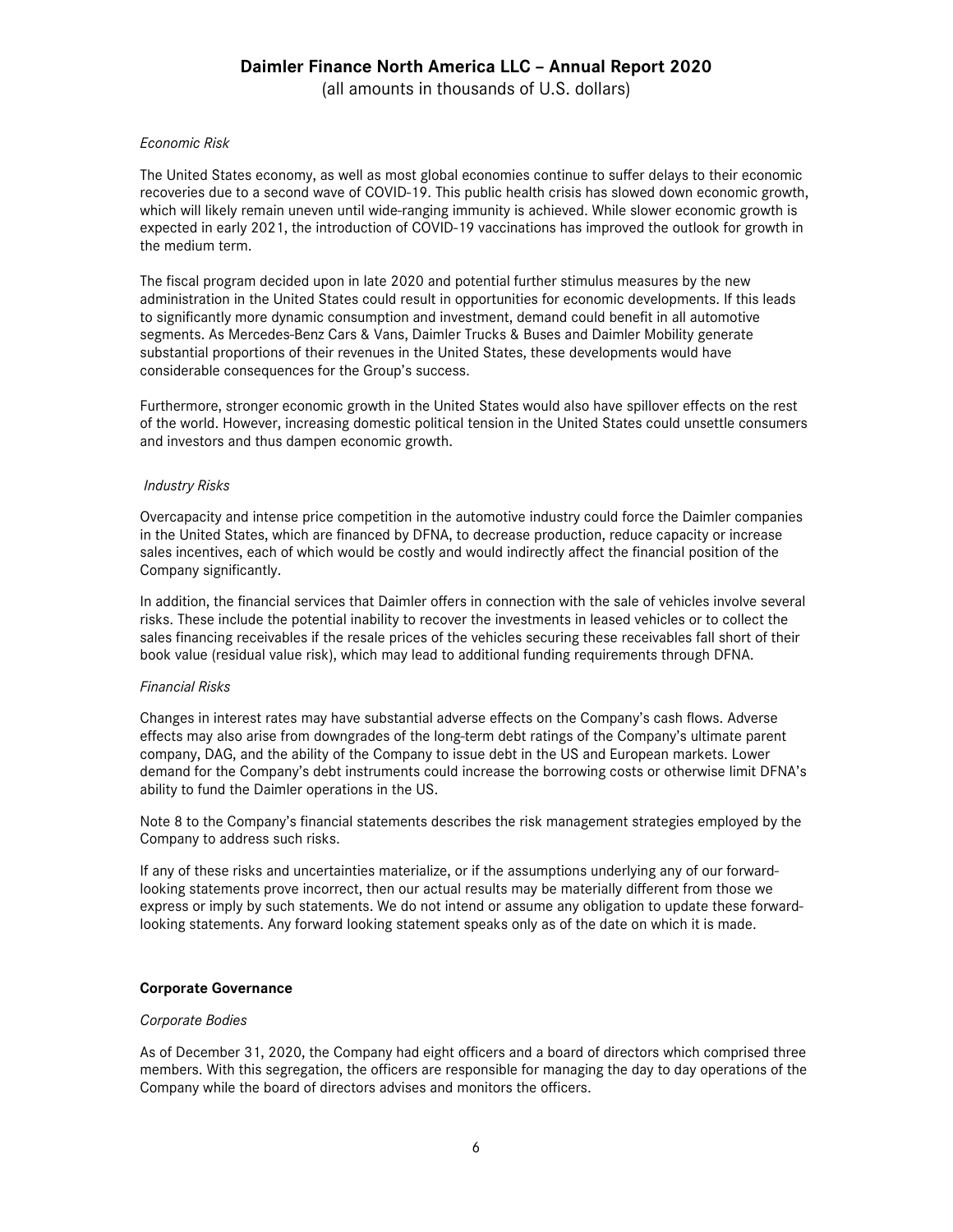(all amounts in thousands of U.S. dollars)

#### *Compliance*

As part of the Daimler organization, the Company has applied all compliance principles the Daimler AG Board of Management has set including an Integrity Code. This Integrity Code is a set of guidelines for behavior defining a binding framework for the actions of all employees worldwide. Among other things, the guidelines define correct behavior in international business and in any cases of conflicts of interest, questions of equal treatment, proscription of corruption, the role of internal control systems and the duty to comply with applicable law as well as other internal and external regulations.

#### *Risk Management and Internal Control*

The risk management system is an integral part of the overall planning, controlling and reporting process. Its goal is to enable the Company's management to recognize significant risks at an early stage and to initiate appropriate countermeasures in a timely manner (see note 8).

The officers of the Company are responsible for establishing and maintaining adequate internal control over financial reporting. Internal control over financial reporting is defined as a process designed to provide reasonable assurance regarding the reliability of financial reporting and the preparation of financial statements for external purposes in accordance with IFRS as issued by the IASB and includes those policies and procedures that (1) pertain to the maintenance of records that in reasonable detail accurately and fairly reflect the transactions and dispositions of the assets of the Company; (2) provide reasonable assurance that transactions are recorded as necessary to permit preparation of financial statements in accordance with IFRS, and that receipts and expenditures of the Company are being made only in accordance with authorizations of management and directors of the Company; and (3) provide reasonable assurance regarding prevention or timely detection of unauthorized acquisition, use or disposition of the Company's assets that could have a material effect on the financial statements.

#### *Accounting Principles*

The financial statements of the Company are prepared in accordance with IFRS as issued by the IASB.

#### **Outlook**

Management expects net income and equity to be \$0 in 2021. This expectation is based on the assumption of a stable economic development and continuation of the Company's business model.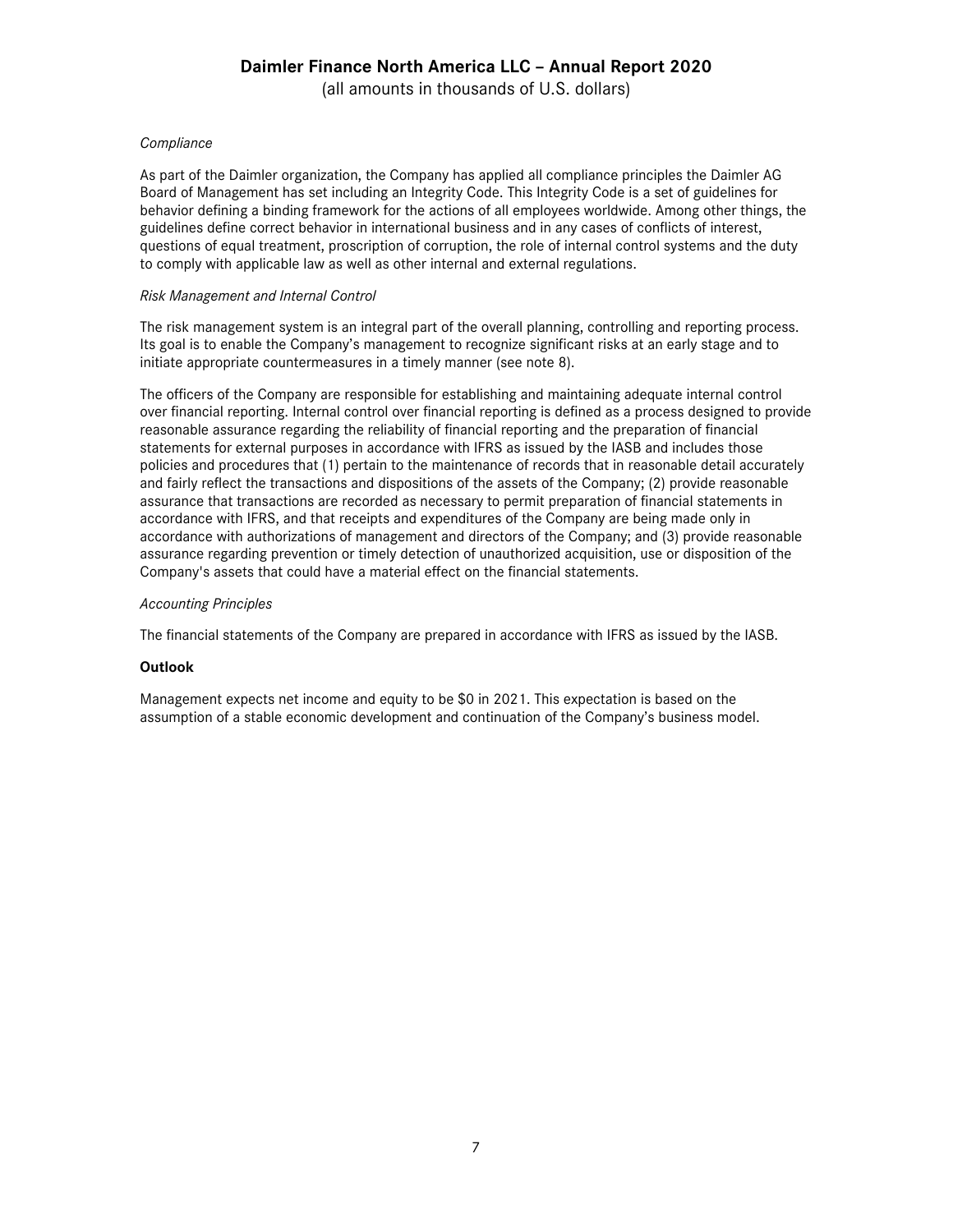

KPMG LLP Suite 1900 150 West Jefferson Detroit, MI 48226

#### **Independent Auditors' Report**

The Board of Directors Daimler Finance North America LLC:

We have audited the accompanying financial statements of Daimler Finance North America LLC, which comprise the statements of financial position as of December 31, 2020 and 2019, and the related statements of comprehensive income, changes in equity, and cash flows for the years then ended, and the related notes to the financial statements.

#### *Management's Responsibility for the Financial Statements*

Management is responsible for the preparation and fair presentation of these financial statements in accordance with International Financial Reporting Standards as issued by the International Accounting Standards Board; this includes the design, implementation, and maintenance of internal control relevant to the preparation and fair presentation of financial statements that are free from material misstatement, whether due to fraud or error.

#### *Auditors' Responsibility*

Our responsibility is to express an opinion on these financial statements based on our audits. We conducted our audits in accordance with auditing standards generally accepted in the United States of America. Those standards require that we plan and perform the audit to obtain reasonable assurance about whether the financial statements are free from material misstatement.

An audit involves performing procedures to obtain audit evidence about the amounts and disclosures in the financial statements. The procedures selected depend on the auditors' judgment, including the assessment of the risks of material misstatement of the financial statements, whether due to fraud or error. In making those risk assessments, the auditor considers internal control relevant to the entity's preparation and fair presentation of the financial statements in order to design audit procedures that are appropriate in the circumstances, but not for the purpose of expressing an opinion on the effectiveness of the entity's internal control. Accordingly, we express no such opinion. An audit also includes evaluating the appropriateness of accounting policies used and the reasonableness of significant accounting estimates made by management, as well as evaluating the overall presentation of the financial statements.

We believe that the audit evidence we have obtained is sufficient and appropriate to provide a basis for our opinion.

> KPMG LLP, a Delaware limited liability partnership and a member firm of the KPMG global organization of independent member firms affiliated with KPMG International Limited, a private English company limited by guarantee.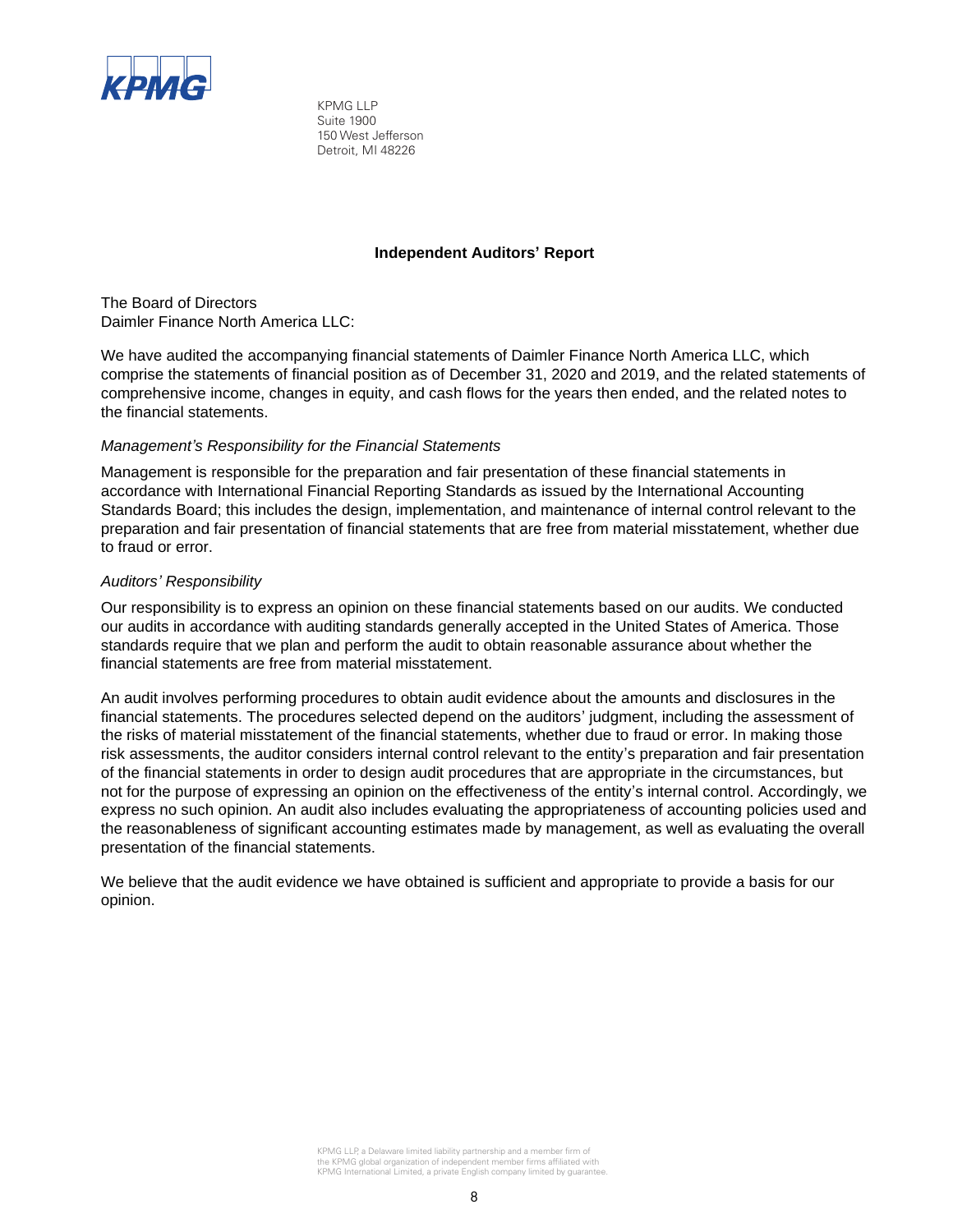

*Opinion*

In our opinion, the financial statements referred to above present fairly, in all material respects, the financial position of Daimler Finance North America LLC, as of December 31, 2020 and 2019, and its financial performance and its cash flows for the years then ended in accordance with International Financial Reporting Standards as issued by the International Accounting Standards Board.



Detroit, Michigan April 26, 2021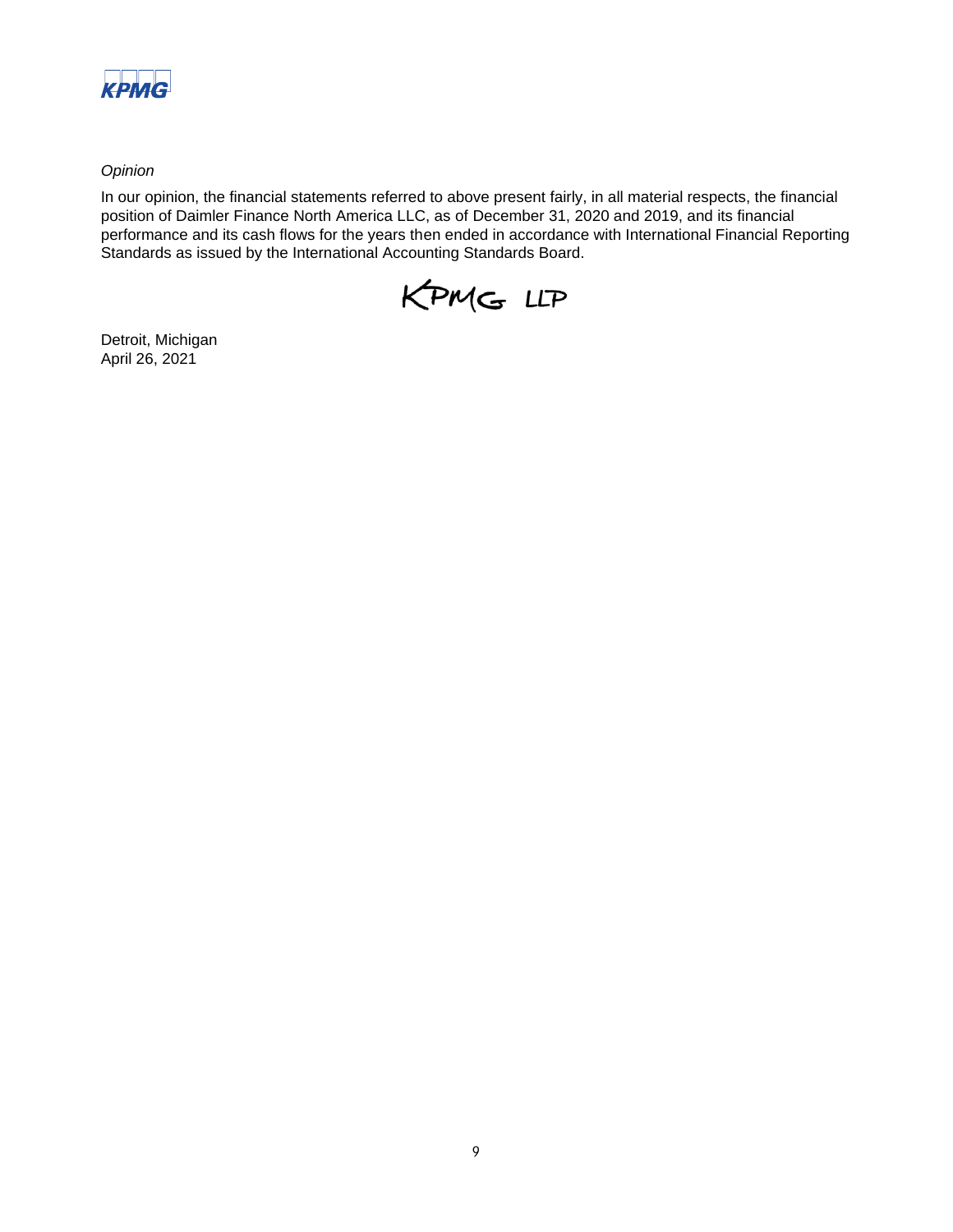|                                    |             | Year ended December 31, |             |
|------------------------------------|-------------|-------------------------|-------------|
|                                    | <b>Note</b> | 2020                    | 2019        |
| Interest income - related parties  |             | 896,911                 | 1,059,933   |
| Interest expense - third parties   |             | (896, 911)              | (1,059,933) |
| Guarantee fees - DAG               | 4           | (36, 521)               | (41,528)    |
| Net interest expense               |             | (36, 521)               | (41, 528)   |
|                                    |             |                         |             |
| Other financial income / (expense) | 5           | (8)                     |             |
| Administrative expenses            | 4           | (3, 371)                | (3,898)     |
| Reimbursement of expenses from DNA | 4           | 39,900                  | 45,419      |
| Net income                         |             |                         |             |
| Other comprehensive income         |             |                         |             |
| <b>Total comprehensive income</b>  |             |                         |             |

## Statement of Comprehensive Income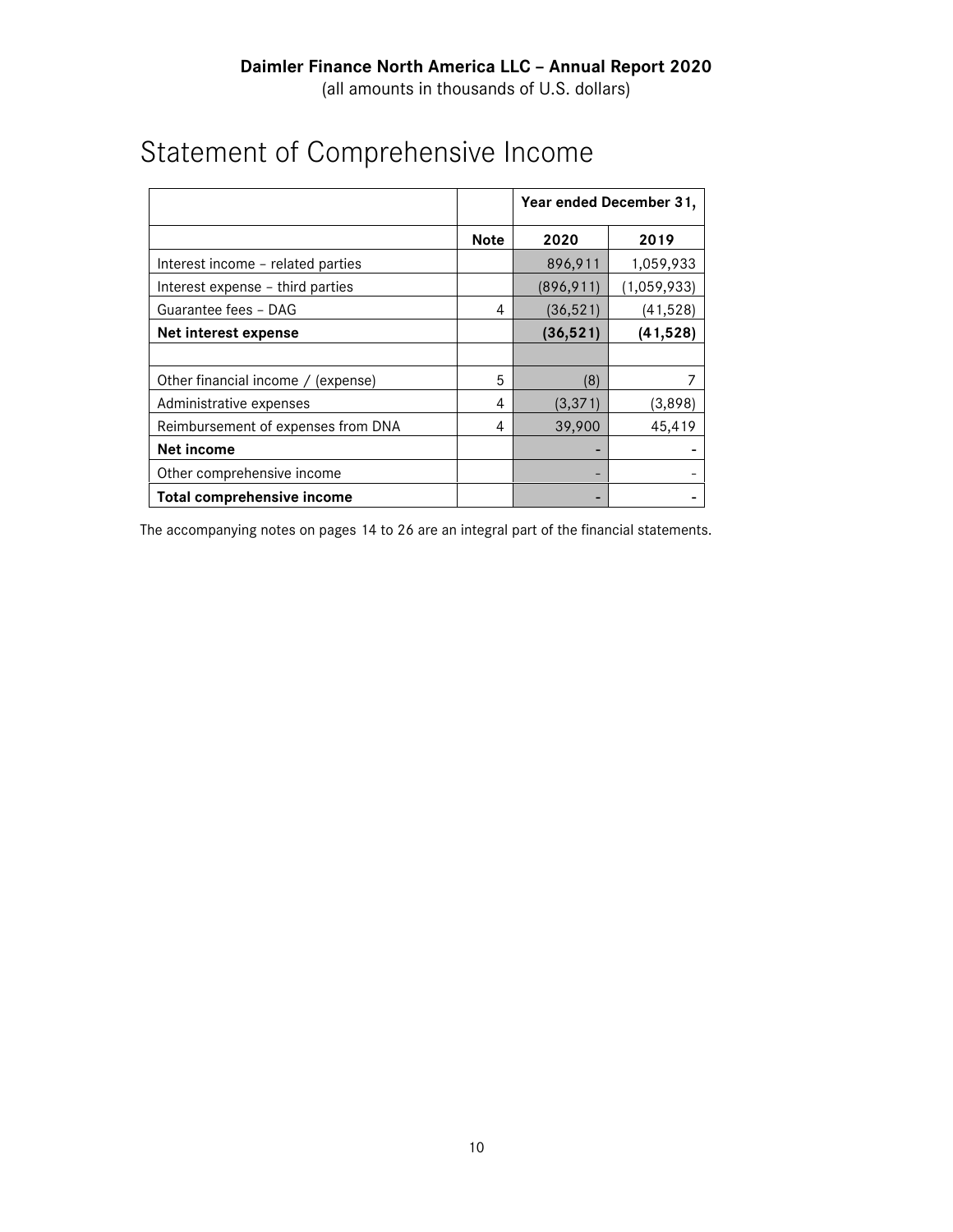|                                      |                | December 31, |            |
|--------------------------------------|----------------|--------------|------------|
|                                      | <b>Note</b>    | 2020         | 2019       |
| <b>Assets</b>                        |                |              |            |
| Receivables from related parties     | 4              | 16,691,862   | 24,826,523 |
| <b>Total non-current assets</b>      |                | 16,691,862   | 24,826,523 |
| Receivables from related parties     | 4              | 10,313,187   | 8,569,666  |
| Accrued interest income from DNA     | 4              | 253,817      | 299,106    |
| <b>Total current assets</b>          |                | 10,567,004   | 8,868,772  |
| <b>Total assets</b>                  |                | 27,258,866   | 33,695,295 |
| <b>Equity and liabilities</b>        |                |              |            |
| <b>Total equity</b>                  |                |              |            |
| Notes and bonds payable              | $\overline{7}$ | 16,691,862   | 24,826,523 |
| <b>Total non-current liabilities</b> |                | 16,691,862   | 24,826,523 |
| Payables to related parties          | 4,7            | 17,933       | 24,307     |
| Other provisions                     |                | 105          | 6          |
| Notes and bonds payable              | $\overline{7}$ | 10,295,149   | 7,547,407  |
| Commercial paper                     | 7              |              | 997,946    |
| Accrued interest expense             | 7              | 253,817      | 299,106    |
| <b>Total current liabilities</b>     |                | 10,567,004   | 8,868,772  |
| <b>Total liabilities</b>             |                | 27,258,866   | 33,695,295 |
| <b>Total equity and liabilities</b>  |                | 27,258,866   | 33,695,295 |

## Statement of Financial Position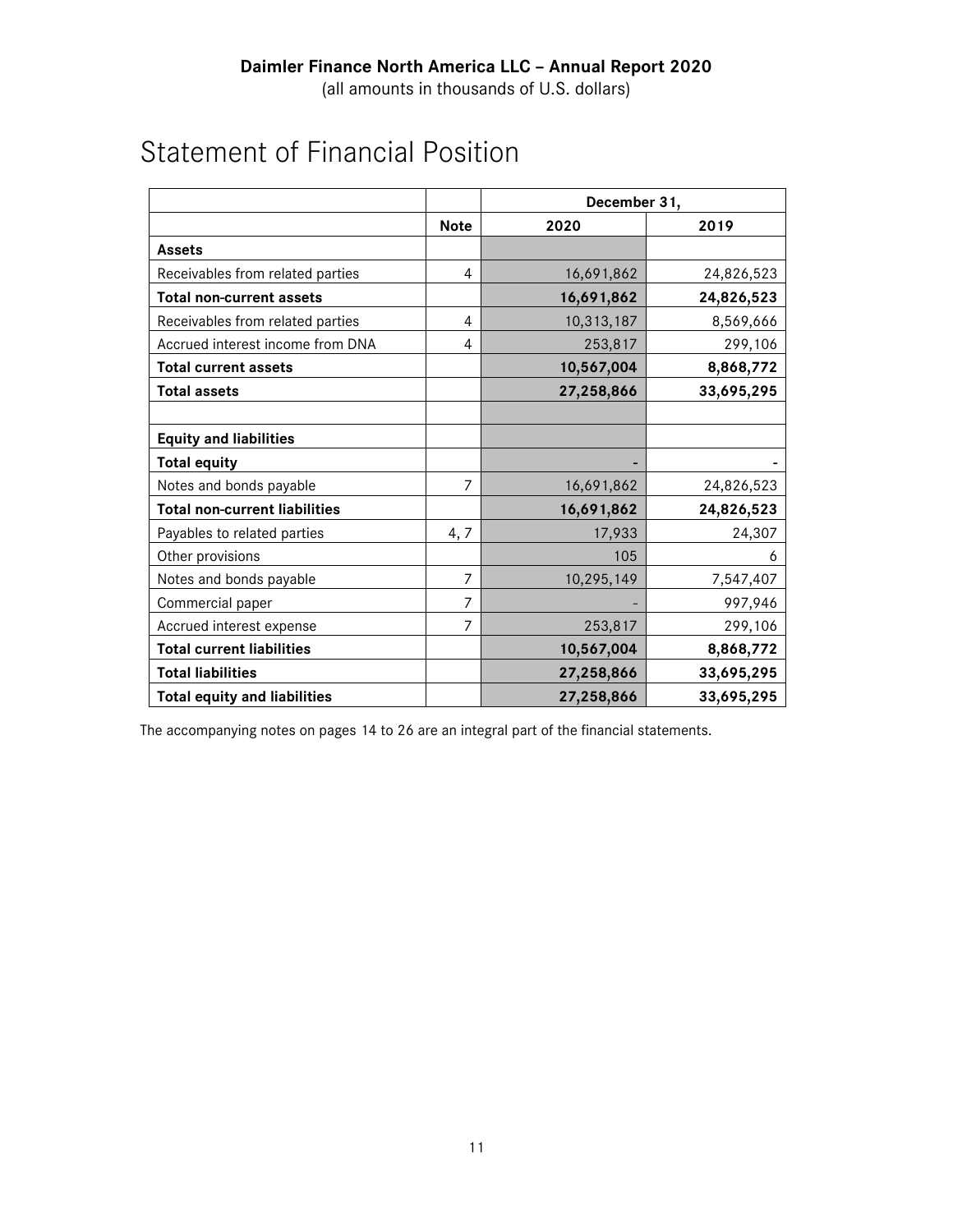## Statement of Changes in Equity

|                                                            | Member's<br>Investment | <b>Retained</b><br><b>Earnings</b> | <b>Other</b><br><b>Reserves</b> | Total<br>Equity |
|------------------------------------------------------------|------------------------|------------------------------------|---------------------------------|-----------------|
| Balance at January 1, 2019                                 |                        |                                    |                                 |                 |
| Net income                                                 |                        |                                    |                                 |                 |
| <b>Total comprehensive income</b>                          |                        |                                    |                                 |                 |
| Transactions with members<br>directly recognized in equity |                        |                                    |                                 |                 |
| Balance at December 31, 2019                               |                        |                                    |                                 |                 |
| Net income                                                 |                        |                                    |                                 |                 |
| <b>Total comprehensive income</b>                          |                        |                                    |                                 |                 |
| Transactions with members<br>directly recognized in equity |                        |                                    |                                 |                 |
| Balance at December 31, 2020                               |                        |                                    |                                 |                 |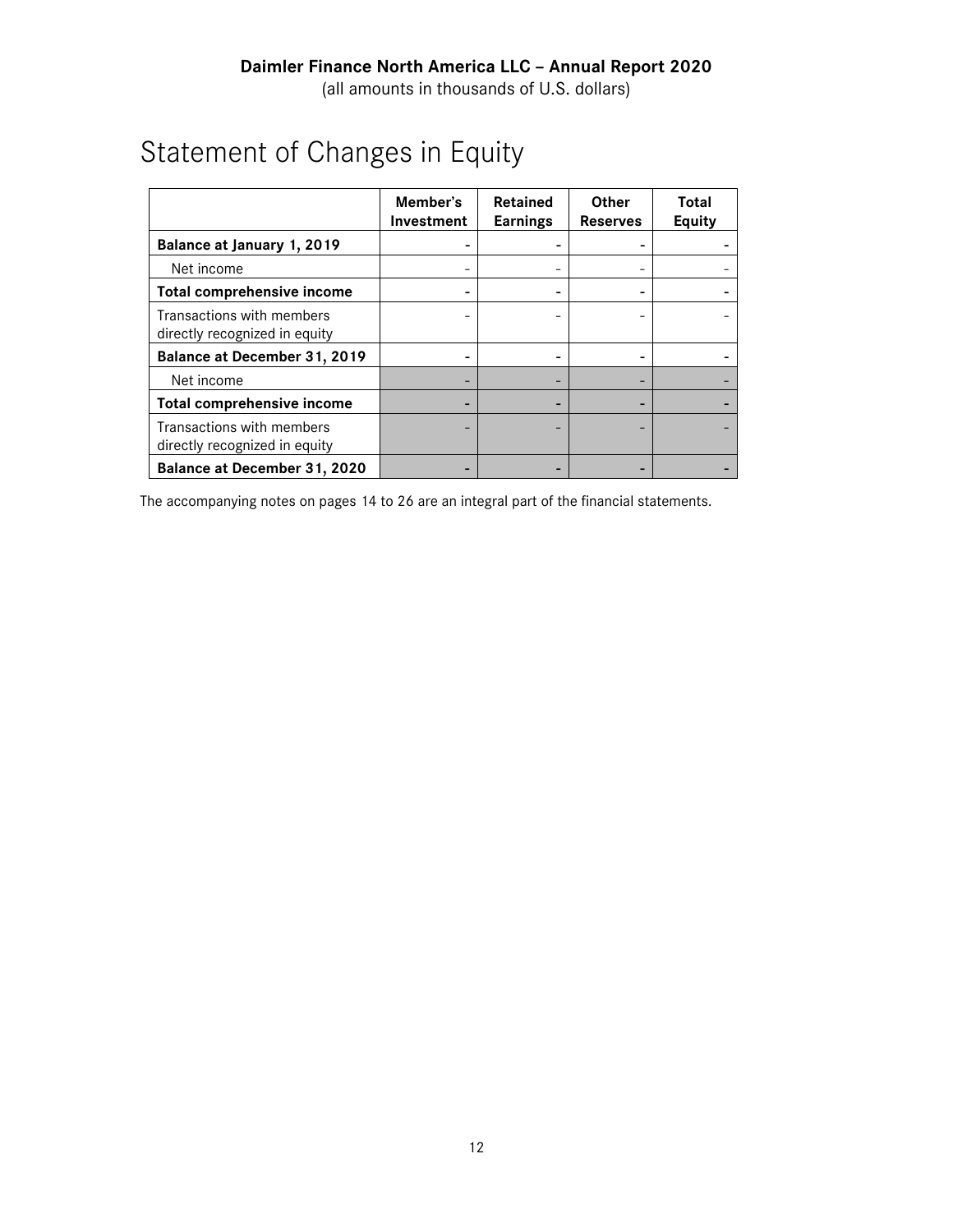## Statement of Cash Flows

|                                                          |             | Year ended December 31, |             |
|----------------------------------------------------------|-------------|-------------------------|-------------|
|                                                          | <b>Note</b> | 2020                    | 2019        |
| Net income                                               |             |                         |             |
| Adjustments for                                          |             |                         |             |
| Foreign exchange gains                                   | 5           | 8                       | (7)         |
| Non-cash interest expense                                |             | 21,281                  | 24,424      |
| Changes in                                               |             |                         |             |
| Receivables from related parties                         | 4           | 6,391,132               | (3,003,500) |
| Payables to related parties                              | 4           | (6, 374)                | 809         |
| Other provisions                                         |             | 99                      | 6           |
| Net cash provided by/(used for) operating activities     |             | 6,406,146               | (2,978,268) |
| Net cash provided by/(used for) investing activities     |             |                         |             |
| Issuances of notes and bonds payable                     | 7           | 2,138,803               | 6,976,200   |
| Issuances of commercial paper                            | 7           |                         | 1,566,079   |
| Repayments of notes and bonds payable                    | 7           | (7, 550, 000)           | (4,500,000) |
| Repayments of commercial paper                           | 7           | (994, 949)              | (1,064,011) |
| Net cash provided by/(used for) financing activities     |             | (6, 406, 146)           | 2,978,268   |
| Net increase/(decrease) in cash and cash equivalents     |             |                         |             |
| Cash and cash equivalents at the beginning of the period |             |                         |             |
| Cash and cash equivalents at the end of the period       |             |                         |             |
|                                                          |             |                         |             |
| Supplemental information: <sup>1</sup>                   |             |                         |             |
| Interest paid                                            |             | (920, 919)              | (1,012,102) |
| Interest received                                        |             | 920,919                 | 1,012,102   |

<sup>1</sup> All cash flows from interest are included in cash used in operating activities. The Company does not have any cash flows from income taxes and dividends.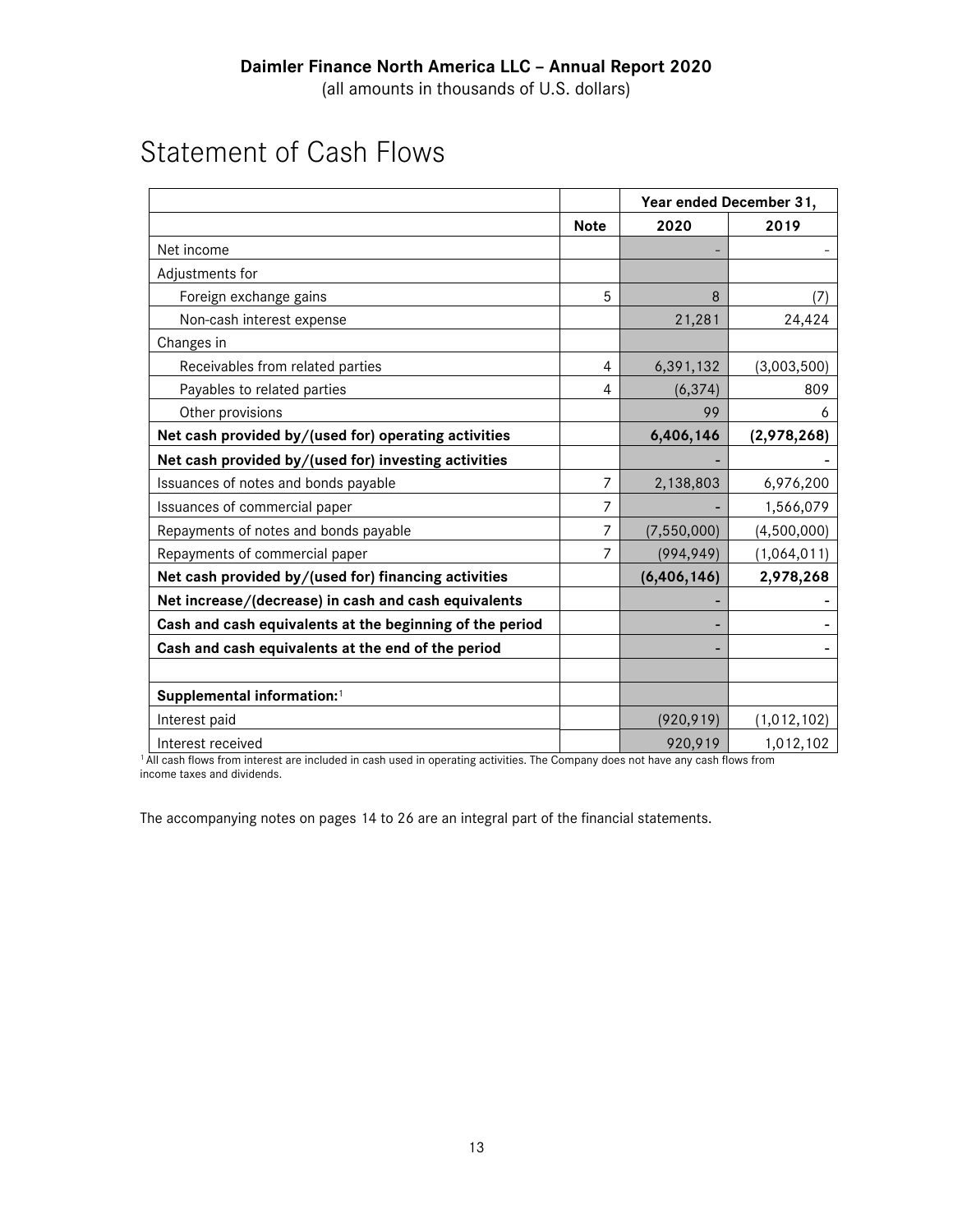## Notes to the Financial Statements

## **1. General information**

Daimler Finance North America LLC ("DFNA" or the "Company") is a limited liability company organized under the laws of Delaware. The Company is a wholly-owned subsidiary of Daimler North America Corporation ("DNA"), which is a wholly-owned subsidiary of Daimler International Nederland B.V. ("DIN"), which is in turn a wholly-owned subsidiary of Daimler AG ("DAG"). Its registered office is located at 1209 Orange Street, Wilmington, Delaware 19801, USA.

DFNA accesses US and foreign capital markets to raise funds, which it lends to DNA through a consolidated funding and cash management system.

In the event of non-payment by DFNA, DAG irrevocably and unconditionally guarantees the debt holders the payment of the amounts corresponding to the principal of, and interest on the respective notes and bonds and commercial paper as they become due. DFNA and DNA entered into intercompany loan agreements which are intended to mirror DFNA's external borrowings such that interest expense with third parties is offset by corresponding interest income from DNA. DFNA has one reportable segment.

The Company's ultimate parent DAG produces consolidated financial statements that are available for public use.

On April 26, 2021, the Board of Directors of DFNA authorized the financial statements for issue.

## **2. Basis of preparation**

## **(a) Applied IFRS**

The financial statements have been prepared in accordance with International Financial Reporting Standards (IFRS) as issued by the International Accounting Standards Board (IASB).

## **(b) IFRS issued and not initially adopted in the reporting period**

A number of new standards are effective for annual periods beginning after January 1, 2020, and earlier application is permitted; however the Company has not early adopted the new or amended standards in preparing these financial statements. No such amended standards or interpretations are expected to have a significant impact on the Company's financial statements.

The following amended standards and interpretations are not expected to have a significant impact on DFNA's financial statements:

- **•** IFRS16 Covid-19-Related Rent Concessions.
- IFRS17 Insurance Contracts.
- Interest Rate Benchmark Reform Phase 2: Amendments to IFRS 9, IAS 39, IFRS 7, IFRS 4, and IFRS 16.

## **(c) Basis of measurement**

The financial statements have been prepared on the historical cost basis.

## **(d) Functional and presentation currency**

These financial statements are presented in U.S. dollars ("\$"), which is the Company's functional currency. The Company reports the financial information in thousands of U.S. dollars, except where indicated otherwise.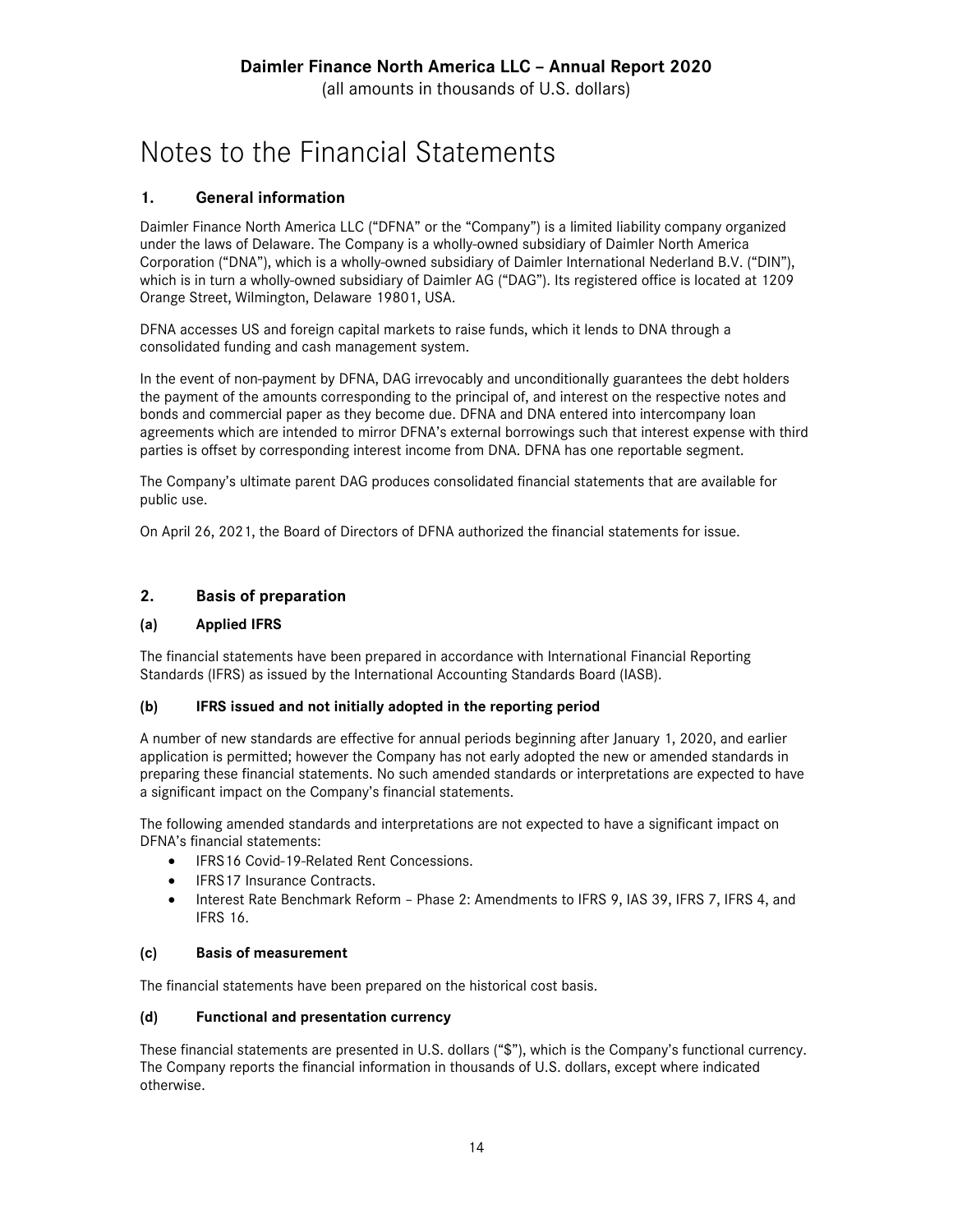(all amounts in thousands of U.S. dollars)

#### **(e) Presentation in the statement of financial position**

Presentation in the statement of financial position differentiates between current and non-current assets and liabilities. Assets and liabilities are classified as current if they mature within one year.

#### **(f) Accounting estimates and management judgements**

The preparation of financial statements requires management to make estimates and judgements that affect the application of accounting policies and the reported amounts of assets, liabilities, income and expenses. Actual results may differ from these estimates. Management's most important estimates relate to the fair values of the Company's notes and bonds payable and receivables from DNA. Refer to note 7 for additional information.

Estimates and judgements are reviewed on an ongoing basis. Revisions to accounting estimates are recognized in the period in which the estimate is revised and are applied prospectively.

#### **Management judgements**

#### *Recoverability of receivables from related parties*

At each reporting date, the carrying amounts of receivables from related parties are evaluated to determine whether there is objective significant increase in credit risk since initial recognition. Through December 31, 2020, the credit risk on receivables from related parties has not increased significantly since initial recognition. Therefore, the loss allowance for receivables from related parties would be measured at an amount equal to 12-month expected credit losses. Receivables from related parties are considered to have a low risk of default. Management considers the 12-month expected credit losses for receivables from related parties as immaterial.

#### **Estimates**

Significant areas of estimation uncertainty in applying accounting policies that have the most significant effect on the amounts disclosed in the financial statements relate to the fair value measurements for the Company's financial instruments.

#### *Fair value of financial instruments*

The Company measures fair values of its financial instruments using the following hierarchy of methods:

- Quoted market prices in an active market for an identical instrument.
- Valuation techniques based on observable inputs. This category includes instruments valued using quoted market prices in active markets for similar instruments; quoted prices for similar instruments in markets that are considered less than active; or other valuation techniques where all significant inputs are directly or indirectly observable from market data.

Fair values of financial assets and financial liabilities that are traded in active markets are based on quoted market prices. For all other financial instruments the Company determines fair values using valuation techniques. In particular, the Company uses widely recognized valuation models for determining the fair value of common and simpler financial instruments, like interest rate and currency swaps that use only observable market data and require little management judgment. Observable prices and model inputs are usually available in the market for listed debt securities, exchange traded derivatives and simple over the counter derivatives like interest rate swaps. Availability of observable market prices and model inputs reduces the need for management judgment and estimation and also reduces the uncertainty associated with determination of fair values. Availability of observable market prices and inputs varies depending on the products and markets and is prone to changes based on specific events and general conditions in the financial markets.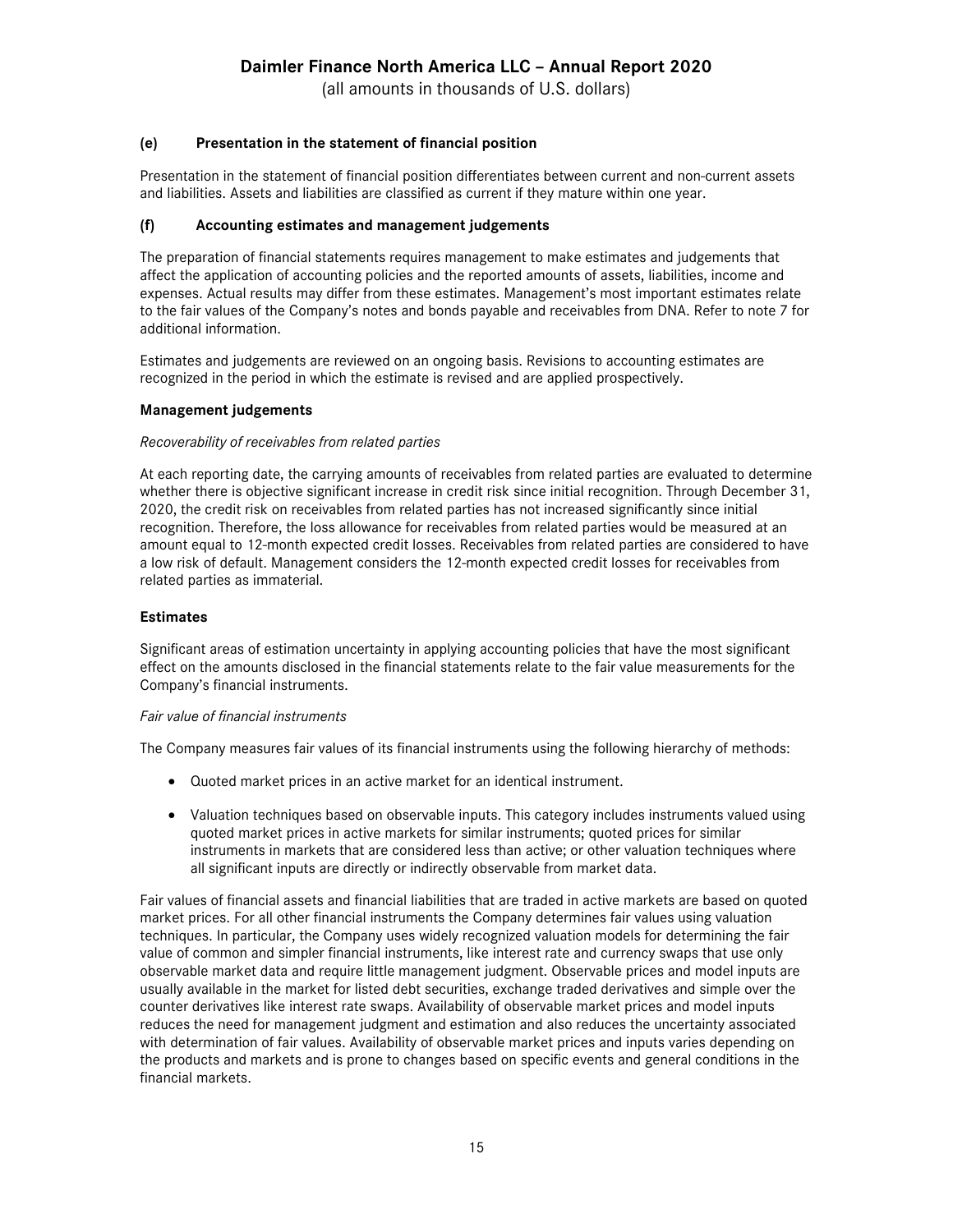(all amounts in thousands of U.S. dollars)

## **3. Summary of significant accounting policies**

#### **(a) Interest income and expense**

Interest income and expense are recognized in the statement of comprehensive income using the effective interest method. The effective interest rate is the rate that exactly discounts the estimated future cash payments or receipts through the expected life of the financial asset or liability (or, where appropriate, a shorter period) to the carrying amount of the financial asset or liability. When calculating the effective interest rate, the Company estimates future cash flows considering all contractual terms of the financial instrument, except future credit losses.

The calculation of the effective interest rate includes all fees paid or received that are an integral part of the effective interest rate. Transaction costs include incremental costs that are directly attributable to the acquisition or issue of a financial asset or liability.

#### **(b) Income taxes**

The Company is a single member limited liability company. As such, the Company is not a taxable entity for federal and state income tax purposes. Rather, taxable income or loss is included in its member's federal and state income tax returns and any resulting income taxes are paid by the member.

#### **(c) Transactions with related parties**

DFNA is wholly owned by DNA and indirectly by DAG. Transactions with related parties in the normal course of business are recorded at the agreed upon exchange amount. Financial receivables and payables with related parties are entered into at prevailing market terms at the time of the transaction.

#### **(d) Financial assets**

Financial assets consist primarily of receivables from DNA, which arise from intercompany loans. The classification of financial instruments is based on the business model in which these instruments are held and on their contractual cash flows.

Financial assets that give rise to cash flows consisting only of payments of principal and interest are classified in accordance with DFNA's business model for holding these instruments. These business models are managed principally based on interest-rate structure and credit risk.

For the purposes of this assessment, "principal" is defined as the fair value of the financial assets on initial recognition. "Interest" is defined as consideration for the time value of money and for the credit risk associated with the principal amount outstanding during a particular period of time. In assessing whether the contractual cash flows are solely payments of principal and interest, DFNA considers the contractual terms of the instrument. This includes assessing whether the financial asset contains a contractual term that could change the timing or amount of contractual cash flows such that it would not meet this condition.

In making this assessment, DFNA considers:

- contingent events that would change the amount or timing of cash flows
- terms that may adjust the contractual coupon rate, including variable-rate features
- prepayment and extension features
- terms that limit DFNA's claim to cash flows of specified assets (e.g. non-recourse features)

The determination of the business model is made at the portfolio level and is based on management's intention and past transaction patterns. Assessments of the contractual cash flows are made on an instrument by instrument basis.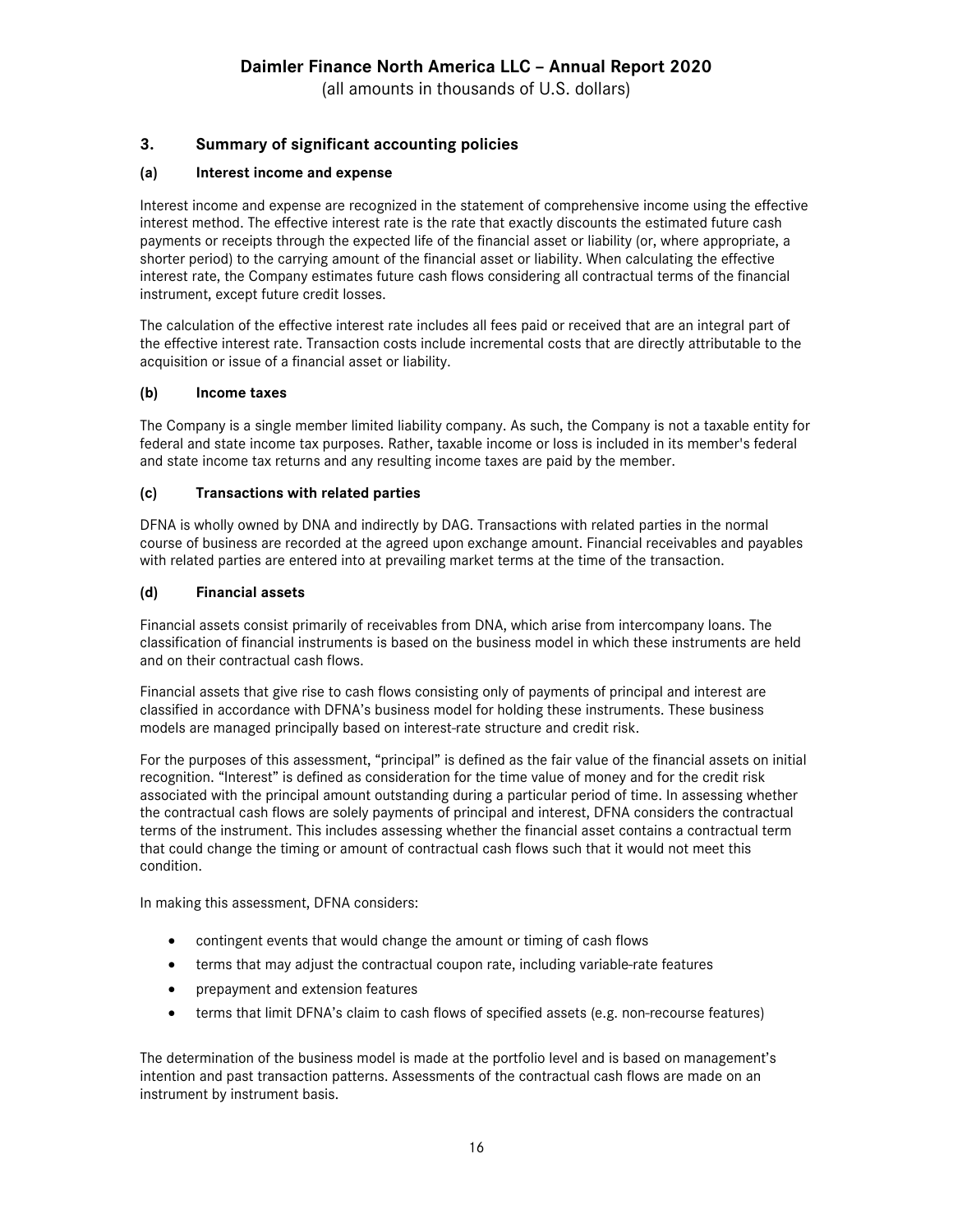(all amounts in thousands of U.S. dollars)

#### *Financial assets at amortized cost*

Financial assets at amortized cost are non-derivative financial assets with contractual cash flows that consist solely of payments of principal and interest on the nominal amount outstanding and which are held with the aim of collecting the contractual cash flows (business model "hold to collect").

After initial recognition, financial assets at amortized cost are subsequently carried at amortized cost using the effective interest method less any loss allowances. Gains and losses are recognized in profit or loss when the financial assets at amortized cost are impaired or derecognized. Interest effects on the application of the effective interest method are also recognized in profit or loss.

#### **Impairment of financial assets**

DFNA recognizes loss allowances for expected credit losses for financial assets other than those to be measured at fair value through profit or loss. The loss allowances for financial assets that are determined to have low credit risk at the reporting date or for which credit risk has not increased significantly since recognition (including receivable from related parties) are measured at 12-month expected credit losses.

When determining if the credit risk of a financial asset has increased significantly DFNA considers reasonable and supportable information that is relevant and available without undue cost or effort, including quantitative and qualitative information based on historical experience and forward-looking information.

DFNA assumes that the credit risk on a financial asset has increased significantly if it is more than 30 days past due.

#### *Measurement of expected credit losses*

Expected credit losses are measured as the probability-weighted present value of all cash shortfalls over the expected life of each financial asset. 12-months expected credit losses are a portion of expected credit losses that result from default events that are possible within the next 12 months after the reporting date. Expected credit losses are discounted at the effective interest rate of the financial asset.

A financial instrument is written off when there is no reasonable expectation of recovering it in its entirety or a portion thereof, for example at the end of insolvency proceedings or after a court decision of uncollectibility.

#### **(e) Financial liabilities**

Financial liabilities include notes and bonds payable, commercial paper, payables to related parties, and accrued interest. New notes and bonds and commercial paper issuances are recognized at fair value based on quoted prices on the day of issuance minus transaction costs, if any. After initial recognition at fair value minus transaction costs, they are subsequently measured at amortized cost using the effective interest method.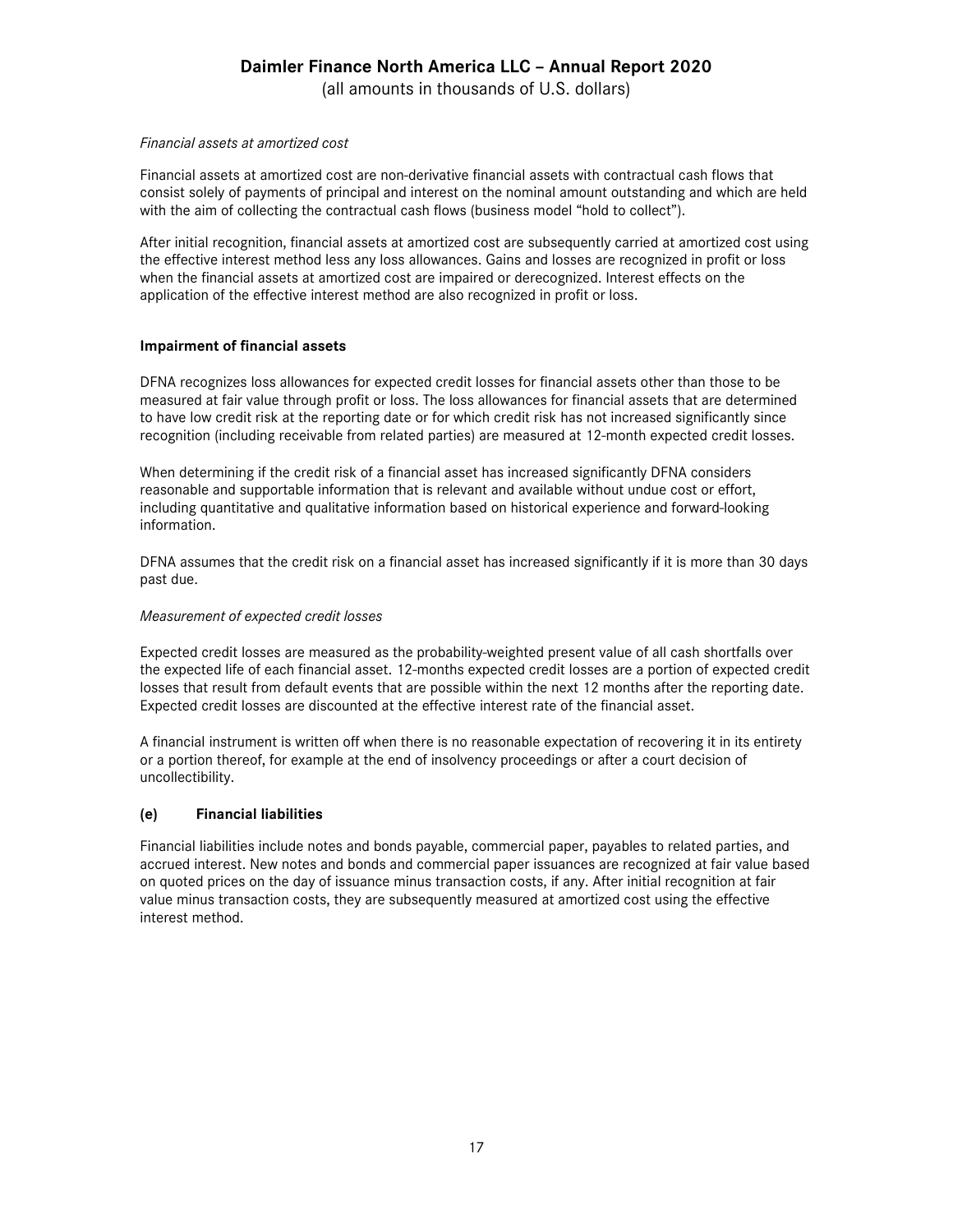(all amounts in thousands of U.S. dollars)

## **4. Transactions with related parties**

The following table sets forth amounts receivable from related parties:

|                                                      | December 31, |            |
|------------------------------------------------------|--------------|------------|
|                                                      | 2020         | 2019       |
| Daimler North America Corporation                    | 27,004,385   | 33,393,956 |
| Daimler North America Corporation - accrued interest | 253,817      | 299,106    |
| Daimler North America Finance Corporation (DNAF)     | 664          | 2,226      |
| Daimler Canada Finance Inc. (DCFI)                   |              |            |
| Total                                                | 27,258,866   | 33,695,295 |

The receivables bear interest at fixed and variable rates ranging from 0.69% to 8.5%, with a weighted average interest rate of 2.78%. Variable rates are re-priced on a 3 month basis. Interest income is recorded using the effective interest method. The Company recorded interest income from DNA of \$896,873 in 2020 and \$1,059,827 in 2019. The Company holds cash receivables with DNAF, the US In-House Bank, and recorded interest income of \$38 in 2020 and \$106 in 2019.

As of December 31, 2020, aggregate annual maturities of receivables from related parties were as follows:

| Year        | Amount     |
|-------------|------------|
| 2021        | 10,567,004 |
| 2022        | 5,744,157  |
| 2023        | 2,918,011  |
| $\geq$ 2024 | 8,029,694  |
| Total       | 27,258,866 |

As of December 31, 2019, aggregate annual maturities of receivables from related parties were as follows:

| Year        | Amount     |
|-------------|------------|
| 2020        | 8,868,772  |
| 2021        | 10,285,985 |
| 2022        | 5,739,817  |
| $\geq$ 2023 | 8,800,721  |
| Total       | 33,695,295 |

The following table sets forth amounts payable to related parties which result from guarantee fees:

|            | December 31  |        |
|------------|--------------|--------|
|            | 2020<br>2019 |        |
| Daimler AG | 17,933       | 24,307 |
| Total      | 17,933       | 24,307 |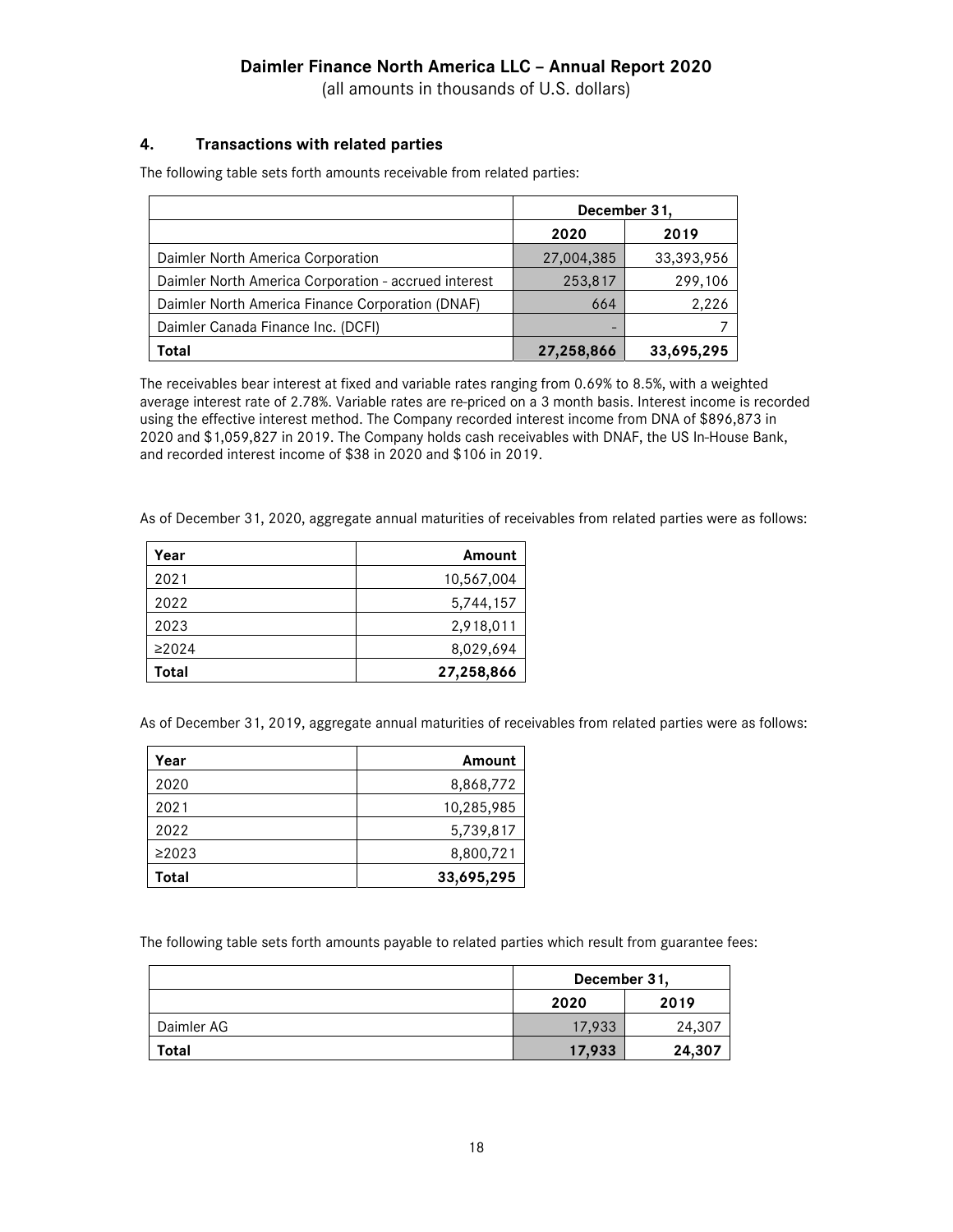(all amounts in thousands of U.S. dollars)

DFNA is charged fees for the full and unconditional guarantees on its outstanding notes and bonds and commercial paper programs by DAG. These fees are calculated as a set percentage of the outstanding notes and bonds and commercial paper at the end of each month at any given year. These guarantee fees were \$36,521 and \$41,528 for the years ended December 31, 2020 and 2019, respectively.

DFNA is charged for administrative overhead expenses by DNA. These expenses were \$2,333 and \$2,537 for the years ended December 31, 2020 and 2019, respectively, and are included in administrative expenses of \$3,371 and \$3,898 for the years ended December 31, 2020 and 2019 in the Statement of Comprehensive Income.

DFNA and DNA are also parties to agreements pursuant to which DNA reimburses DFNA for any and all expenses incurred in connection with the administration of DFNA's notes and bonds and commercial paper programs. These reimbursements are recognized in income - Reimbursement of expenses from DNA.

The receivable for reimbursement of expenses from DNA amounted to \$17,374 as of December 31, 2020 and \$22,087 as of December 31, 2019.

There are no related party transactions with key management personnel as defined in IAS 24.

## **5. Other financial income / (expense)**

Other financial income includes foreign exchange from intercompany cash balances and invoices in EUR:

|                                                            | 2020 | 2019 |
|------------------------------------------------------------|------|------|
| Result of foreign exchange transactions - gains / (losses) | ΄8   |      |
| Total                                                      | 18   |      |

#### **6. Statement of cash flows**

In 2020 the changes in liabilities arising from financing activities were as follows.

| <b>Financing liabilities</b>              | Notes and bonds<br>payable | Commercial<br>Paper | Total         |
|-------------------------------------------|----------------------------|---------------------|---------------|
| Balance at January 1, 2020 <sup>1</sup>   | 32,673,036                 | 997,946             | 33,670,982    |
| Proceeds from Issuance                    | 2,138,803                  |                     | 2,138,803     |
| Repayments                                | (7, 550, 000)              | (994,949)           | (8, 544, 949) |
| Total changes from financing cash flows   | (5, 411, 197)              | (99, 949)           | (6,406,146)   |
| Interest expense                          | 885,153                    | 11,758              | 896,911       |
| Interest paid                             | (906,164)                  | (14, 755)           | (920, 919)    |
| Total liability-related other changes     | (21, 011)                  | (2,996)             | (24,008)      |
| Balance at December 31, 2020 <sup>2</sup> | 27,240,828                 |                     | 27,240,828    |

1 Notes and bonds payable balance at January 1, 2020 includes accrued interest in the amount of \$299,106. 2 Notes and bonds payable balance at December 31, 2020 includes accrued interest in the amount of \$253,817.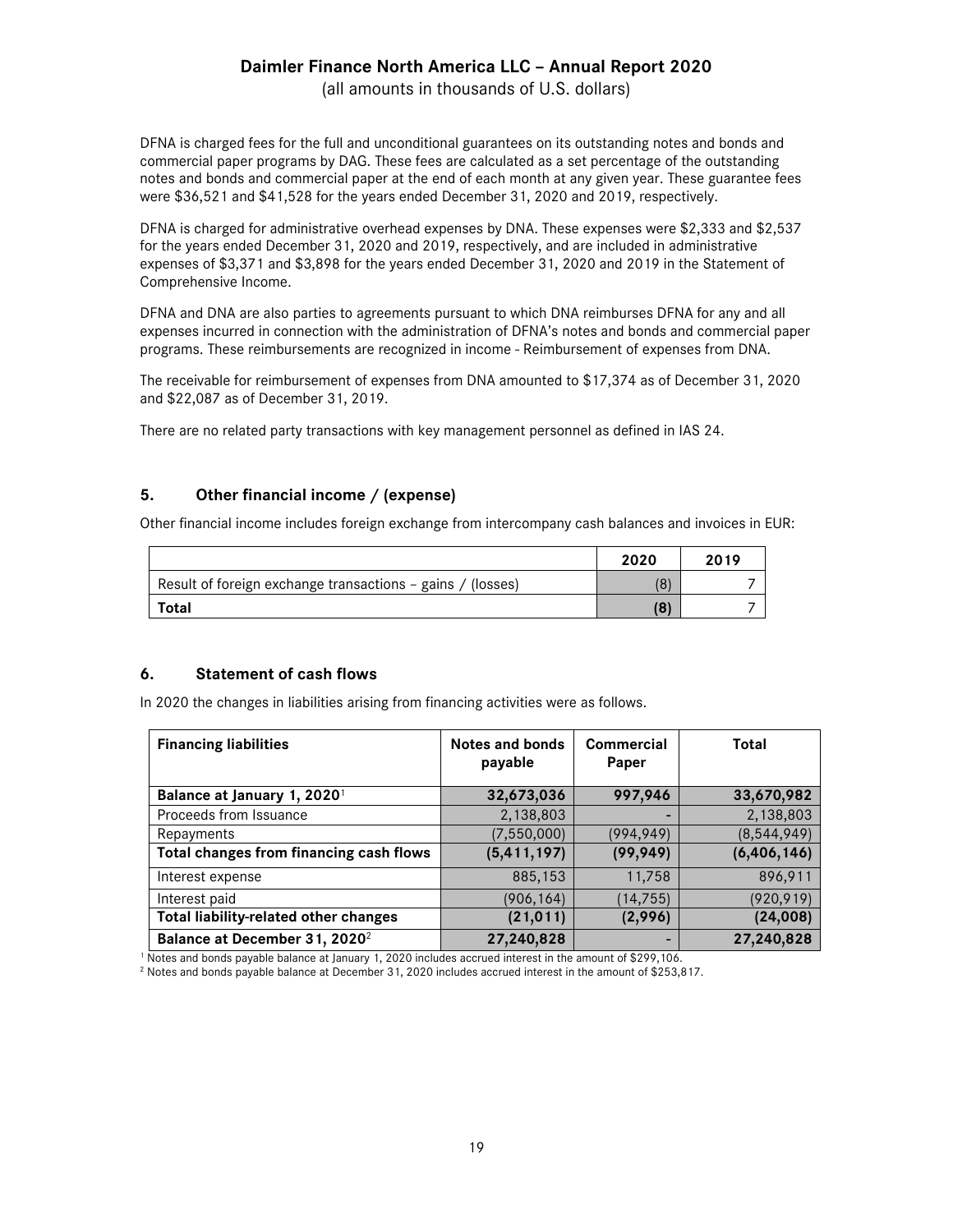(all amounts in thousands of U.S. dollars)

| <b>Financing liabilities</b>                 | Notes and bonds<br>payable | Commercial<br>Paper | <b>Total</b>  |
|----------------------------------------------|----------------------------|---------------------|---------------|
| Balance at January 1, 2019 <sup>1</sup>      | 30,146,364                 | 498,519             | 30,644,883    |
| Proceeds from Issuance                       | 6,976,200                  | 1,566,079           | 8,542,279     |
| Repayments                                   | (4,500,000)                | (1,064,011)         | (5, 564, 011) |
| Total changes from financing cash flows      | 2,476,200                  | 502,068             | 2,978,268     |
| Interest expense                             | 1,043,976                  | 15,957              | 1,059,933     |
| Interest paid                                | (993, 504)                 | 18,598              | (1, 012, 102) |
| <b>Total liability-related other changes</b> | 50,472                     | (2,641)             | 47,831        |
| Balance at December 31, 2019 <sup>2</sup>    | 32,673,036                 | 997,946             | 33,670,982    |

In 2019 the changes in liabilities arising from financing activities were as follows.

<sup>1</sup> Notes and bonds payable balance at January 1, 2019 includes accrued interest in the amount of \$275,699. 2 Notes and bonds payable balance at December 31, 2019 includes accrued interest in the amount of \$299,106.

#### **7. Financial instruments**

#### **(a) Carrying amounts and fair values of financial instruments**

The following table shows the carrying amounts and fair values of the Company's financial instruments. The fair value of a financial instrument is the price that would be received to sell an asset or paid to transfer a liability in an orderly transaction between market participants at the measurement date. Given the varying influencing factors, the reported fair values can only be viewed as indicators of the prices that may actually be achieved on the market. The fair values of financial instruments were calculated on the basis of market information available on the balance sheet date.

|                                                                 | December 31, 2020         |                   | December 31, 2019         |                   |  |
|-----------------------------------------------------------------|---------------------------|-------------------|---------------------------|-------------------|--|
|                                                                 | <b>Carrying</b><br>amount | <b>Fair value</b> | <b>Carrying</b><br>amount | <b>Fair value</b> |  |
| Financial assets at amortized<br>cost                           |                           |                   |                           |                   |  |
| Receivables from related<br>parties                             | 27,005,049                | 29,008,212        | 33,396,189                | 34,688,153        |  |
| Accrued interest income<br>from DNA                             | 253,817                   | 253,817           | 299,106                   | 299,106           |  |
| Total financial assets at<br>amortized cost                     | 27,258,866                | 29,262,029        | 33,695,295                | 34,987,259        |  |
| <b>Total financial assets</b>                                   | 27,258,866                | 29,262,029        | 33,695,295                | 34,987,259        |  |
| Financial liabilities carried at<br>amortized cost              |                           |                   |                           |                   |  |
| Notes and bonds payable                                         | 26,987,011                | 28,990,279        | 32,373,930                | 33,665,900        |  |
| Commercial paper                                                |                           |                   | 997,946                   | 997,946           |  |
| Payables to related parties                                     | 17,933                    | 17,933            | 24,307                    | 24,307            |  |
| Accrued interest expense                                        | 253,817                   | 253,817           | 299,106                   | 299,106           |  |
| <b>Total financial liabilities</b><br>carried at amortized cost | 27,258,761                | 29,262,029        | 33,695,289                | 34,987,259        |  |
| <b>Total financial liabilities</b>                              | 27,258,761                | 29,262,029        | 33,695,289                | 34,987,259        |  |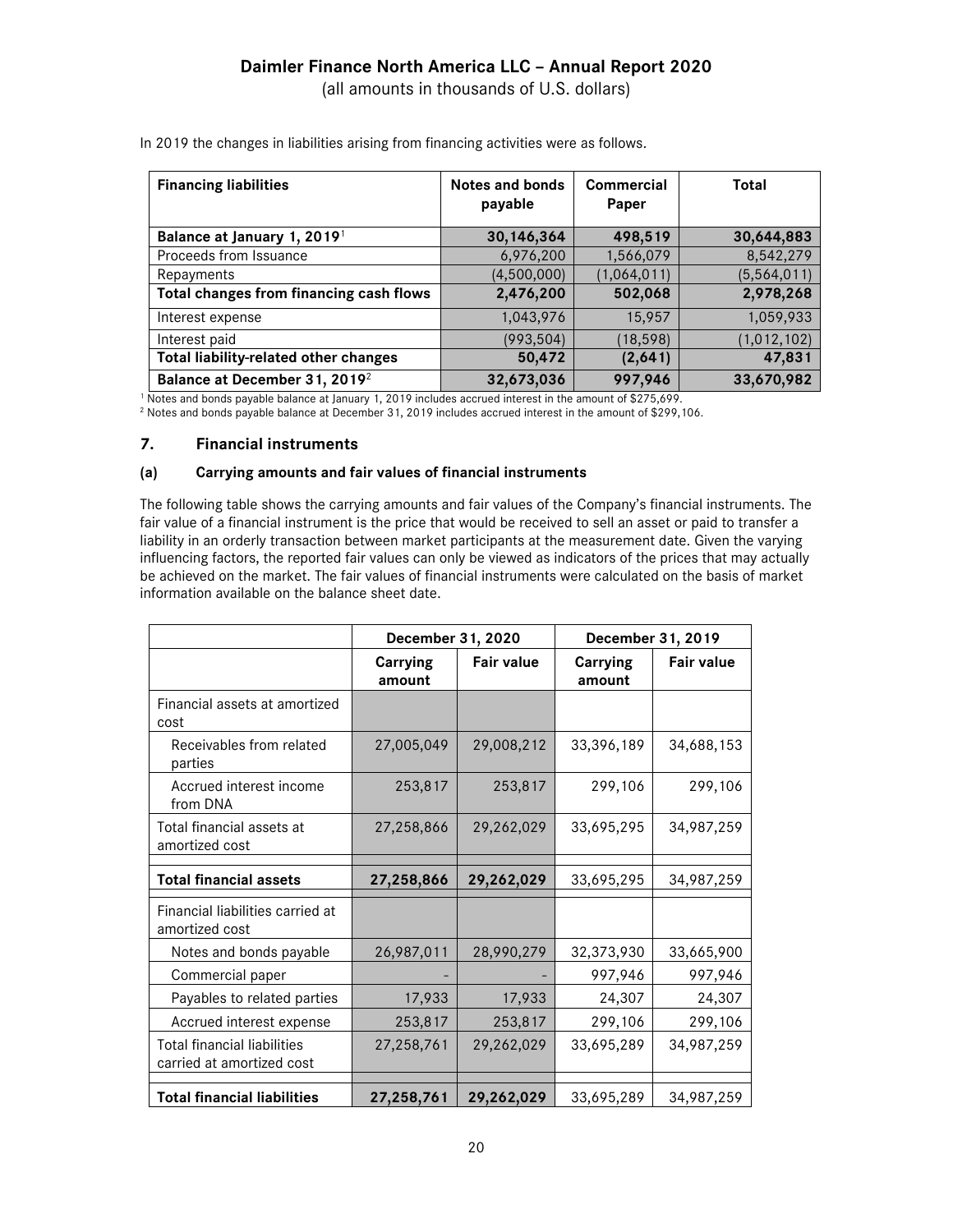(all amounts in thousands of U.S. dollars)

|                                                              | December 31, 2020 |                          |                      |                          | December 31, 2019 |            |                      |            |
|--------------------------------------------------------------|-------------------|--------------------------|----------------------|--------------------------|-------------------|------------|----------------------|------------|
|                                                              | <b>Total</b>      | Level $11$               | Level 2 <sup>2</sup> | Level $33$               | <b>Total</b>      | Level $11$ | Level 2 <sup>2</sup> | Level $33$ |
| Financial assets at<br>amortized cost                        | 29,262,029        | $\overline{\phantom{a}}$ | 29,262,029           | $\overline{\phantom{a}}$ | 34,987,259        | Ξ.         | 34,987,259           |            |
|                                                              |                   |                          |                      |                          |                   |            |                      |            |
| <b>Financial liabilities</b><br>carried at<br>amortized cost | 29,262,029        | 26,982,687               | 2,279,342            | $\overline{\phantom{a}}$ | 34,987,259        | 25,593,434 | 9,393,825            |            |
| thereof notes<br>and bonds                                   | 28,990,279        | 26,982,687               | 2,007,592            | $\overline{\phantom{0}}$ | 33,665,900        | 25,593,434 | 8,072,466            |            |
| thereof other<br>financial<br>liabilities                    | 271,750           | ۰.                       | 271,750              |                          | 1,321,359         | -          | 1,321,359            |            |

Financial assets and liabilities not measured at fair value are classified into the following fair value hierarchy:

<sup>1</sup> Fair value measurement based on quoted prices (unadjusted) in active markets for identical assets or liabilities.<br><sup>2</sup> Fair value measurement based on inputs for the asset or liability that are observable on active mark or indirectly (i.e. derived from prices).

<sup>3</sup> Fair value measurement based on inputs for the asset or liability that are not observable market data.

The fair values of financial instruments were calculated on the basis of market information available at the reporting date using the methods and assumptions presented below. Due to the short nature of accrued interest income, accrued interest expense, and payables to related parties, management assumes that their fair values are equal to the carrying amounts.

#### **Receivables from related parties**

DFNA holds receivables from DNA within a business model whose objective is to collect contractual cash flows. No material impairments have been recognized, and the Company does not believe that these receivables are at risk of being impaired. The Company believes that the fair value of the receivables from DNA approximates the fair value of the external notes and bonds payable at December 31, 2020 and 2019, as the terms and interest rates of the receivables from DNA are intended to mirror DFNA's external borrowings such that interest expense and debt maturities with third parties are offset by corresponding interest income and loan maturities from DNA.

#### **Notes and bonds payable**

When available, the Company uses quoted market prices for its issued notes and bonds and classifies such instruments as Level 1 in the fair value hierarchy. If quoted market prices are not available or for instruments with quoted prices in markets that are considered less than active, the fair value of notes and bonds is determined based on internal models calculating present values of the estimated cash flows and using observable inputs such as interest rates for similar types of instruments. Notes and bonds measured using simple proprietary models based on observable inputs are classified as Level 2 in the fair value hierarchy.

#### **Other financial liabilities**

Because of the short maturities of these financial instruments, the carrying amount approximates fair value.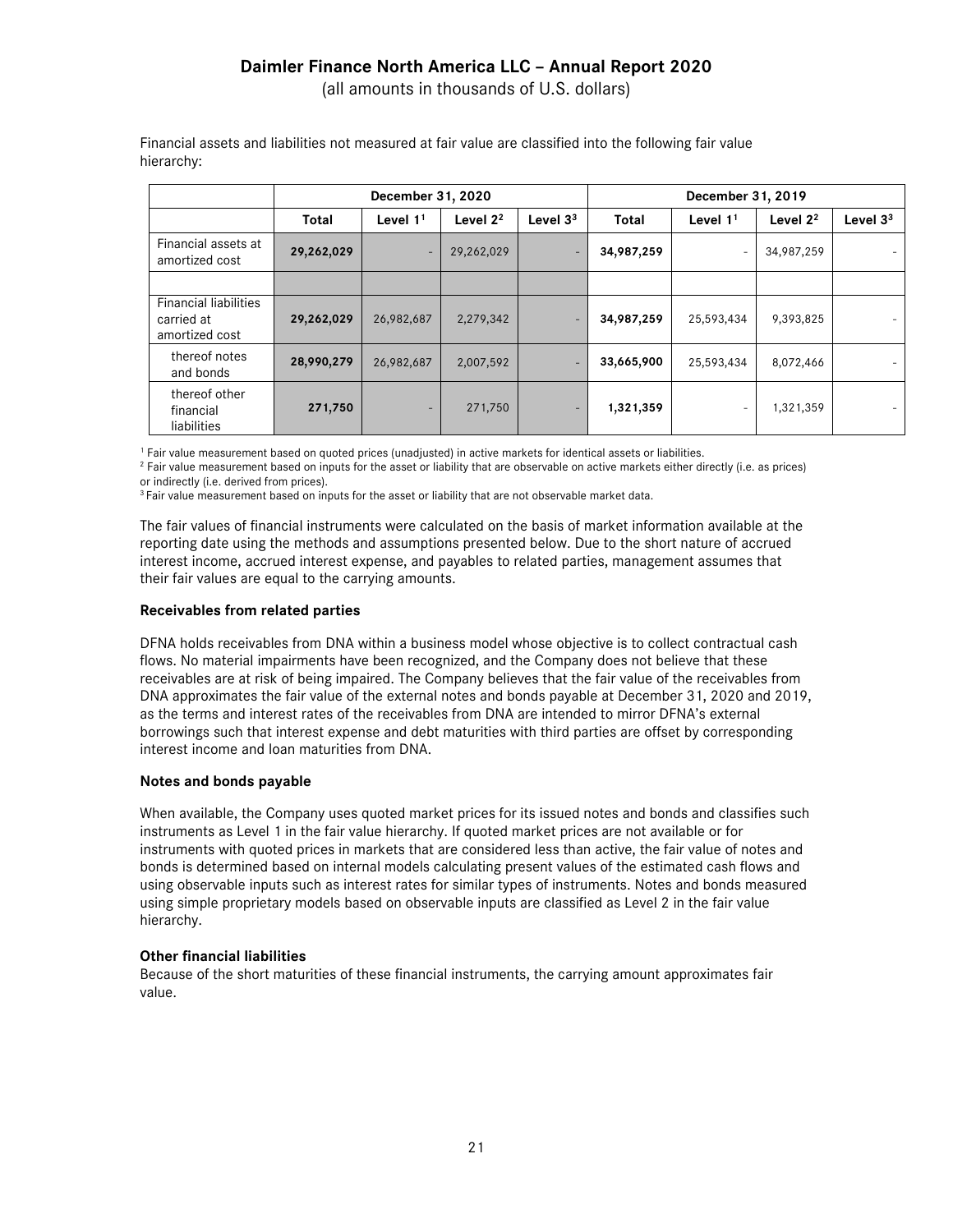(all amounts in thousands of U.S. dollars)

#### **(b) Notes and bonds payable**

DFNA's obligations under the notes and bonds program are fully and unconditionally guaranteed by its ultimate parent company, DAG. Contemporaneously, DFNA and DNA entered into an agreement according to which DNA reimburses DFNA for any and all fees incurred by DFNA in the course of the administration of the program. Terms and conditions of notes and bonds payable outstanding at December 31, 2020 are as followed:

| <b>US-Dollar Notes and Bonds</b> | Currency   | <b>Nominal interest</b><br>rate | Year of<br>maturity | Face value | Carrying amount |
|----------------------------------|------------|---------------------------------|---------------------|------------|-----------------|
| Medium Term Note                 | <b>USD</b> | 2.300%                          | 2021                | 1,100,000  | 1,099,747       |
| Medium Term Note                 | <b>USD</b> | Libor+0.43%                     | 2021                | 400,000    | 399,971         |
| Medium Term Note                 | <b>USD</b> | 3.000%                          | 2021                | 550,000    | 549,845         |
| Medium Term Note                 | <b>USD</b> | Libor+0.45%                     | 2021                | 400,000    | 399,961         |
| Medium Term Note                 | <b>USD</b> | Libor+0.45%                     | 2021                | 750,000    | 749,927         |
| Medium Term Note                 | <b>USD</b> | 2.875%                          | 2021                | 650,000    | 649,839         |
| Medium Term Note                 | <b>USD</b> | Libor+0.55%                     | 2021                | 700,000    | 699,842         |
| Medium Term Note                 | <b>USD</b> | 3.350%                          | 2021                | 1,000,000  | 999,497         |
| Medium Term Note                 | <b>USD</b> | 2.000%                          | 2021                | 1,250,000  | 1,249,539       |
| Medium Term Note                 | <b>USD</b> | 3.875%                          | 2021                | 750,000    | 749,017         |
| Medium Term Note                 | <b>USD</b> | 2.200%                          | 2021                | 1,000,000  | 999,501         |
| Medium Term Note                 | <b>USD</b> | Libor+0.67%                     | 2021                | 500,000    | 499,718         |
| Medium Term Note                 | <b>USD</b> | 3.750%                          | 2021                | 1,250,000  | 1,248,745       |
| Medium Term Note                 | <b>USD</b> | 2.850%                          | 2022                | 850,000    | 849,269         |
| Medium Term Note                 | <b>USD</b> | 2.850%                          | 2022                | 250,000    | 250,316         |
| Medium Term Note                 | <b>USD</b> | Libor+0.90%                     | 2022                | 1,500,000  | 1,498,653       |
| Medium Term Note                 | <b>USD</b> | 3.400%                          | 2022                | 1,200,000  | 1,198,196       |
| Medium Term Note                 | <b>USD</b> | Libor+0.88%                     | 2022                | 700,000    | 699,466         |
| Medium Term Note                 | <b>USD</b> | 2.550%                          | 2022                | 1,250,000  | 1,248,258       |
| Medium Term Note                 | <b>USD</b> | 3.350%                          | 2023                | 675,000    | 673,575         |
| Medium Term Note                 | <b>USD</b> | 1.750%                          | 2023                | 1,250,000  | 1,246,371       |
| Medium Term Note                 | <b>USD</b> | Libor+0.84%                     | 2023                | 400,000    | 399,449         |
| Medium Term Note                 | <b>USD</b> | 3.700%                          | 2023                | 600,000    | 598,616         |
| Medium Term Note                 | <b>USD</b> | 3.650%                          | 2024                | 600,000    | 598,006         |
| Medium Term Note                 | <b>USD</b> | 2.700%                          | 2024                | 750,000    | 747,614         |
| Medium Term Note                 | <b>USD</b> | 3.250%                          | 2024                | 500,000    | 497,556         |
| Medium Term Note                 | <b>USD</b> | 2.125%                          | 2025                | 450,000    | 447,312         |
| Medium Term Note                 | <b>USD</b> | 3.300%                          | 2025                | 650,000    | 648,357         |
| Medium Term Note                 | <b>USD</b> | 3.500%                          | 2025                | 500,000    | 498,029         |
| Medium Term Note                 | <b>USD</b> | 3.450%                          | 2027                | 750,000    | 746,539         |
| Medium Term Note                 | <b>USD</b> | 3.750%                          | 2028                | 625,000    | 623,503         |
| Medium Term Note                 | <b>USD</b> | 3.750%                          | 2028                | 300,000    | 294,663         |
| Medium Term Note                 | <b>USD</b> | 4.300%                          | 2029                | 500,000    | 497,629         |
| Medium Term Note                 | <b>USD</b> | 3.100%                          | 2029                | 500,000    | 496,934         |
| Medium Term Note                 | <b>USD</b> | 2.625%                          | 2030                | 450,000    | 446,952         |
| Bond                             | <b>USD</b> | 8.500%                          | 2031                | 1,500,000  | 1,486,599       |
| Total                            |            |                                 |                     | 27,050,000 | 26,987,011      |

#### **(c) Commercial paper**

In February 2011, DFNA entered into a \$3,000,000 private placement of a commercial paper program. The commercial paper balance was \$0 December 31, 2020 compared to \$997,946 at December 31, 2019.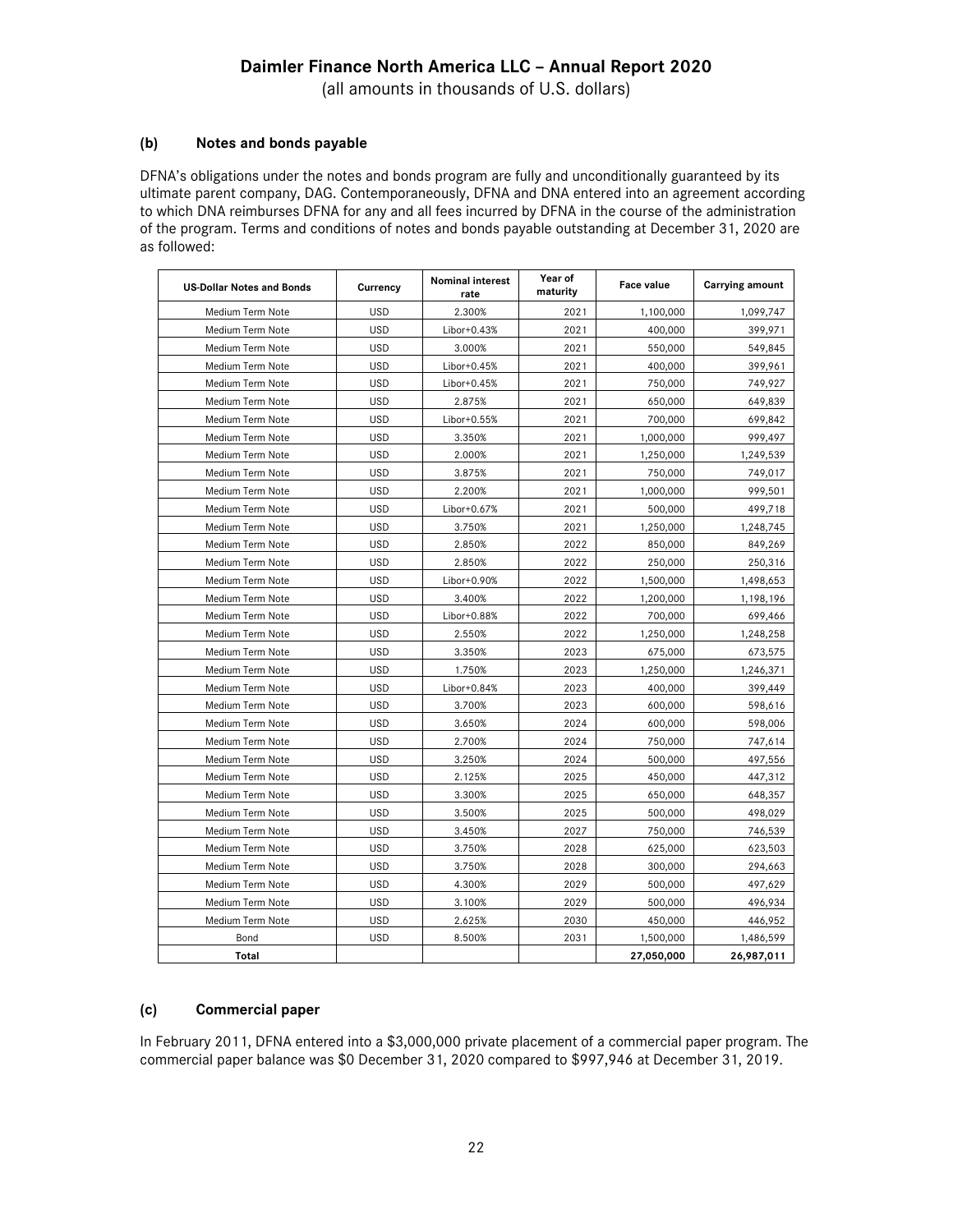(all amounts in thousands of U.S. dollars)

DFNA's obligations under the commercial paper program are fully and unconditionally guaranteed by its ultimate parent company, DAG.

### **8. Management of financial risks**

#### **(a) Introduction**

The global nature of the Daimler businesses in the US exposes DFNA indirectly to the risks listed below:

- credit risk
- liquidity risk
- finance market risks

However, the resulting effects of these risks on the Company's financial position, cash flows and profitability are all offset by the existing reimbursement agreements between DFNA and DNA as well as the unconditional guarantee issued by DAG for DFNA's outstanding notes and bonds and commercial paper. As a result, the Company is exposed to DNA's, and indirectly to its ultimate parent DAG's, intent and ability to effect the repayment of these receivables and honor the unconditional guarantee.

This note presents information about the Company's exposure to each of the above risks, and the objectives, policies and processes for measuring and managing risk. As part of its policies and processes for managing and measuring, if necessary, these risks, the Company monitors DAG's liquidity position. DAG's financial statements are publicly available.

Debt ratings are an assessment by the rating agencies of the credit risk associated with DAG and are based on information provided by DAG or other sources. Lower ratings generally result in higher borrowing costs and reduced access to capital markets. Standard & Poor's Rating Services ("S&P"), Moody's Investors Service, Inc. ("Moody's"), Fitch Ratings Ltd. ("Fitch"), the European rating agency Scope Ratings AG ("Scope"), and the Canadian agency DBRS ("DBRS") rate DAG's commercial paper (short-term) and senior unsecured long-term debt (long-term).

In 2020, three agencies downgraded Daimler AG's credit ratings. On March 26, 2020, S&P Global Ratings (S&P) lowered its long-term rating for Daimler AG from A- to BBB+. The outlook was unchanged at "negative". On April 14, 2020, Fitch Ratings (Fitch) downgraded Daimler AG's long-term issuer default rating from A- to BBB+ with a stable outlook. DBRS downgraded its long-term rating for Daimler AG and its rated subsidiaries from A to BBB (high) on August 11, 2020. At the same time, DBRS lowered its short-term rating from R-1 (low) to R-2 (high). However, the trend was lifted from "negative" to "stable". All agencies justified these downgrades with various discussions of COVID-19 impacts to vehicle sales along with discussion of underlying fundamental challenges and structural headwinds facing Daimler AG.

|                 | S&P   | Moody's | Fitch | <b>Scope</b> | <b>DBRS</b>  |
|-----------------|-------|---------|-------|--------------|--------------|
| Short-term debt | $A-2$ | P-2     | Е 1   | S-1          | $R-2$ (high) |
| Long-term debt  | BBB+  | $A-3$   | BBB+  |              | BBB(high)    |

DAG's ratings as of December 31, 2020 were as follows:

DAG's ratings as of December 31, 2019 were as follows:

|                 | S&P | Moody's | <b>Fitch</b> | <b>Scope</b> | <b>DBRS</b> |
|-----------------|-----|---------|--------------|--------------|-------------|
| Short-term debt | A-2 | P-2     |              | S-1          | $R-1$ (low) |
| Long-term debt  | A-  | $A-3$   | A-           |              |             |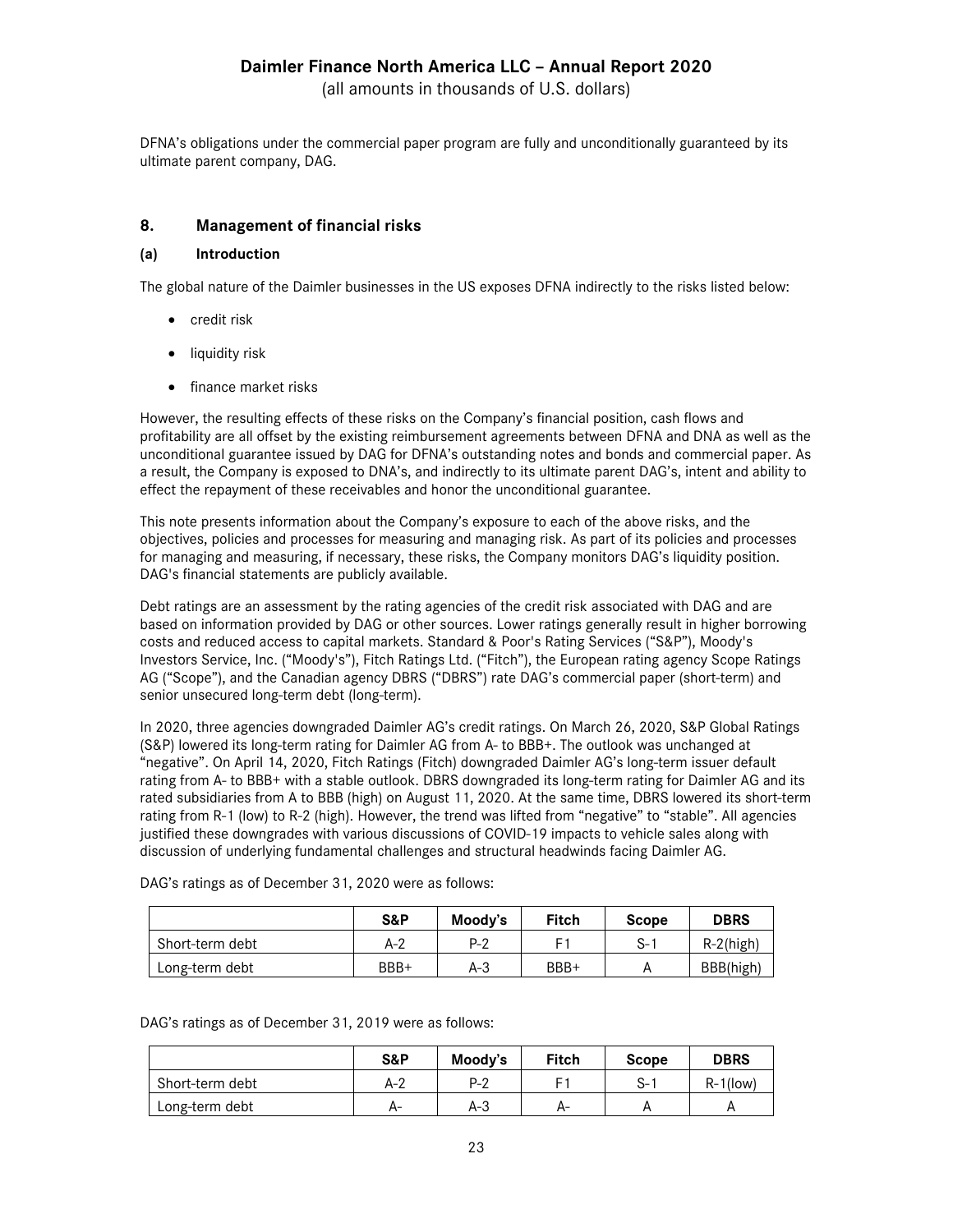(all amounts in thousands of U.S. dollars)

## **(b) General information on financial risks**

DFNA applies the guidelines established by its ultimate parent company, DAG, and when necessary, establishes its own guidelines unique to the transactions of the Company. The guidelines are established for risk controlling procedures and for the use of financial instruments, including a clear segregation of duties with regard to operating financial activities, settlement, accounting and controlling of financial instruments. The guidelines upon which the Company's risk management processes are based are designed to identify and analyze these risks, to set appropriate risk limits and controls and to monitor the risks by means of reliable and up-to-date administrative and information systems. The guidelines and systems are regularly reviewed and adjusted to changes in markets and products.

## **(c) Credit risk**

Credit risk is the risk of economic loss arising from counterparty's failure to repay or service debt in accordance with the contractual terms. Credit risk encompasses both the direct risk of default and the risk of a deterioration of creditworthiness as well as concentration risks.

The Company's assets consist primarily of receivables from DNA. As a result, the Company is exposed to DNA's, and indirectly to its ultimate parent DAG's, intent and ability to effect the repayment of these receivables. The maximum exposure to credit risk at the reporting date from receivables is equal to the carrying amount, which is equal to the total assets of the Company. As part of its policies and processes for managing and measuring, if necessary, the Company's exposure to credit risk, the Company monitors DAG's liquidity position.

## **(d) Liquidity risk**

Liquidity risk encompasses the risk that the Company will encounter difficulty in meeting obligations associated with its financial liabilities in full when due. DFNA's source of liquidity is its external borrowings. The funds are primarily used to finance working capital and capital expenditure requirements as well as the cash needs of the lease and financing business of the DNA subsidiaries.

Depending on its cash needs and market conditions, DFNA issues bonds and notes and commercial paper in various currencies. Adverse changes in the capital markets could increase DFNA's funding costs and limit the Company's financial flexibility.

Since July 2018, Daimler has had a syndicated credit facility with a volume of €11 billion from a consortium of international banks at its disposal. Following the exercise of an extension option of one further year, it grants Daimler additional financial flexibility until 2025. As of December 31, 2020, this credit line had not been utilized and Daimler does not intend to utilize the credit line.

Furthermore, an additional agreed credit facility has been available to Daimler since the beginning of April 2020 (a bridge facility). After capital-market transactions were carried out in 2020, the originally agreed amount decreased from €12.0 billion to €8.8 billion. At December 31, 2020, the credit line was still available but had not been utilized.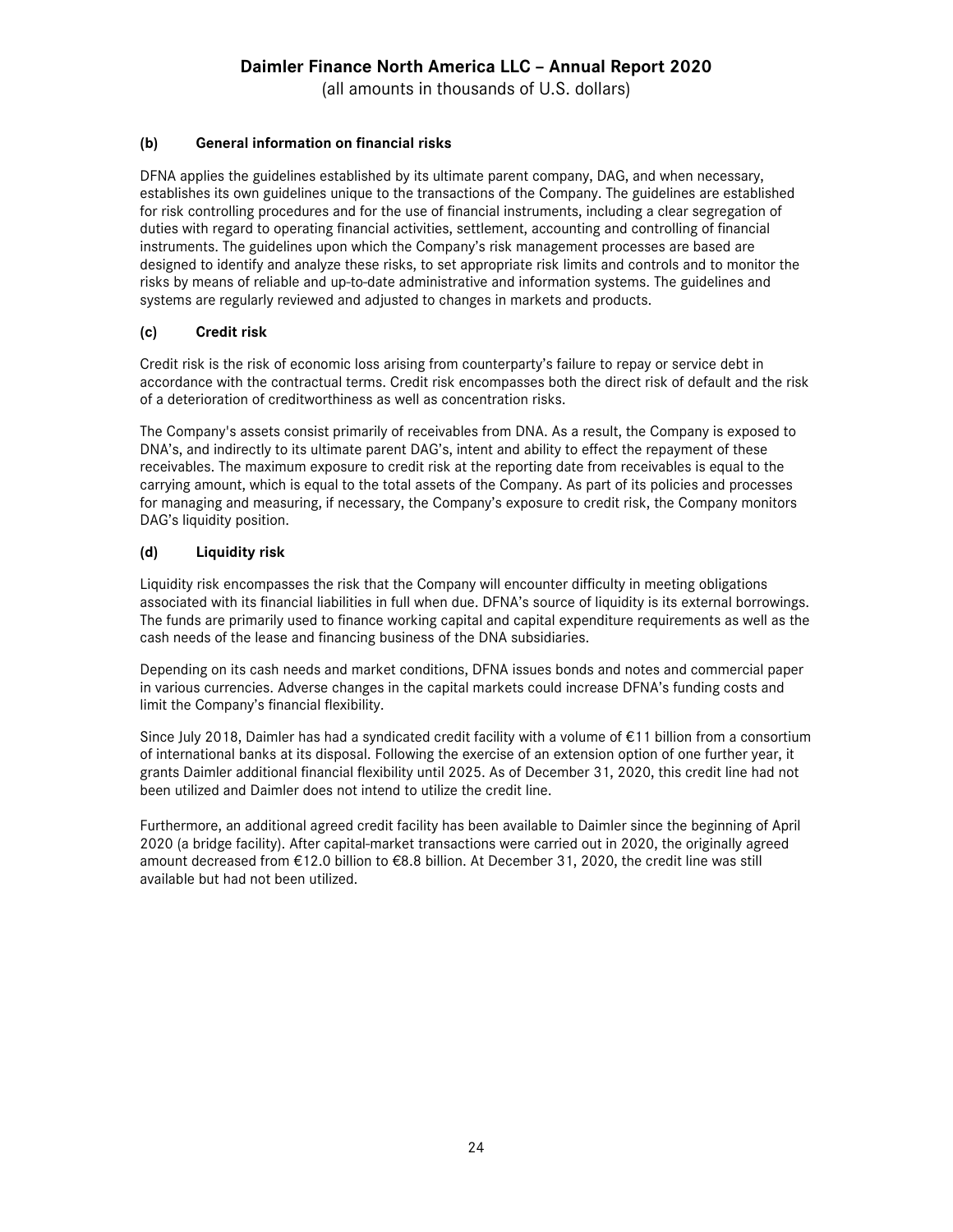(all amounts in thousands of U.S. dollars)

The liquidity runoff shown in the following table provides an insight into how the liquidity situation of the Company is affected by the cash flows of financial liabilities as of December 31, 2020. It comprises a runoff of the undiscounted contractual principal and interest cash outflows of the financing liabilities and undiscounted payments from other financing liabilities.

|                                | <b>Total</b> | 2021       | 2022      | 2023                     | 2024      | 2025      | > 2026    |
|--------------------------------|--------------|------------|-----------|--------------------------|-----------|-----------|-----------|
| Notes and bonds<br>- principal | 27,050,000   | 10,300,000 | 5,750,000 | 2,925,000                | 1,850,000 | 1,600,000 | 4,625,000 |
| Notes and bonds<br>- interest  | 3,200,883    | 723,360    | 488,376   | 379,365                  | 322,713   | 269,881   | 1,017,188 |
| Commercial<br>paper            |              | ۰          |           | $\overline{\phantom{0}}$ |           |           |           |
| Payables to<br>related parties | 17,933       | 17,933     | -         | $\overline{\phantom{0}}$ |           |           |           |
| <b>Total</b>                   | 30,268,816   | 11,041,293 | 6,238,376 | 3,304,365                | 2,172,713 | 1,869,881 | 5,642,188 |

The liquidity runoff as of December 31, 2019 is shown in the following table.

|                                | Total      | 2020      | 2021       | 2022      | 2023      | 2024      | $\geq 2025$ |
|--------------------------------|------------|-----------|------------|-----------|-----------|-----------|-------------|
| Notes and bonds<br>- principal | 32,450,000 | 7,550,000 | 10,300,000 | 5,750,000 | 1,675,000 | 1,850,000 | 5,325,000   |
| Notes and bonds<br>- interest  | 3,985,969  | 925,867   | 732,854    | 458,776   | 349,815   | 301,338   | 1,217,319   |
| Commercial<br>paper            | 1,000,000  | 1,000,000 |            | -         |           |           |             |
| Payables to<br>related parties | 24,307     | 24,307    |            |           |           |           |             |
| <b>Total</b>                   | 37,460,276 | 9,500,174 | 11,032,854 | 6,208,776 | 2,024,815 | 2,151,338 | 6,542,319   |

Future cash flows for variable rate instruments are estimated using forward rates.

#### **(e) Finance market risks**

Finance market risks are the risks that changes in market prices, such as interest rates and foreign exchange rates, will affect the Company's income or the value of its financial instruments. The objective of finance market risks management is to manage and control market risk exposures within acceptable parameters, while optimizing the return on risk.

The global nature of the Daimler businesses in the US exposes DFNA indirectly to market risks resulting from foreign currency exchange rates and changes in interest rates. However, the resulting effects of these market risks on the Company's financial position, cash flows and profitability are all offset by the existing reimbursement agreements between DFNA and DNA. DFNA maintains risk management control systems independent of Corporate Treasury.

Certain existing benchmark interest rates including those of the London Interbank Offer Rate (for USD, GBP, CHF and JPY) will be comprehensively and internationally reformed by the end of 2021. As a result, those interest rates will be gradually abolished and replaced with alternative risk-free reference rates. Alternative interest rates are being developed on a national level in the context of the respective legal systems and currencies; they can therefore vary with regard to their structure, methodology and period of publication.

DFNA has LIBOR based interest rates on the floating-rate receivables from related parties and notes and bonds payable throughout its operations. Although LIBOR was planned to be discontinued by the end of 2021, consultations and possible regulatory changes are in progress. This may mean that some LIBORs continue to be published beyond that date. DFNA monitors the progress of transition from IBORs to new